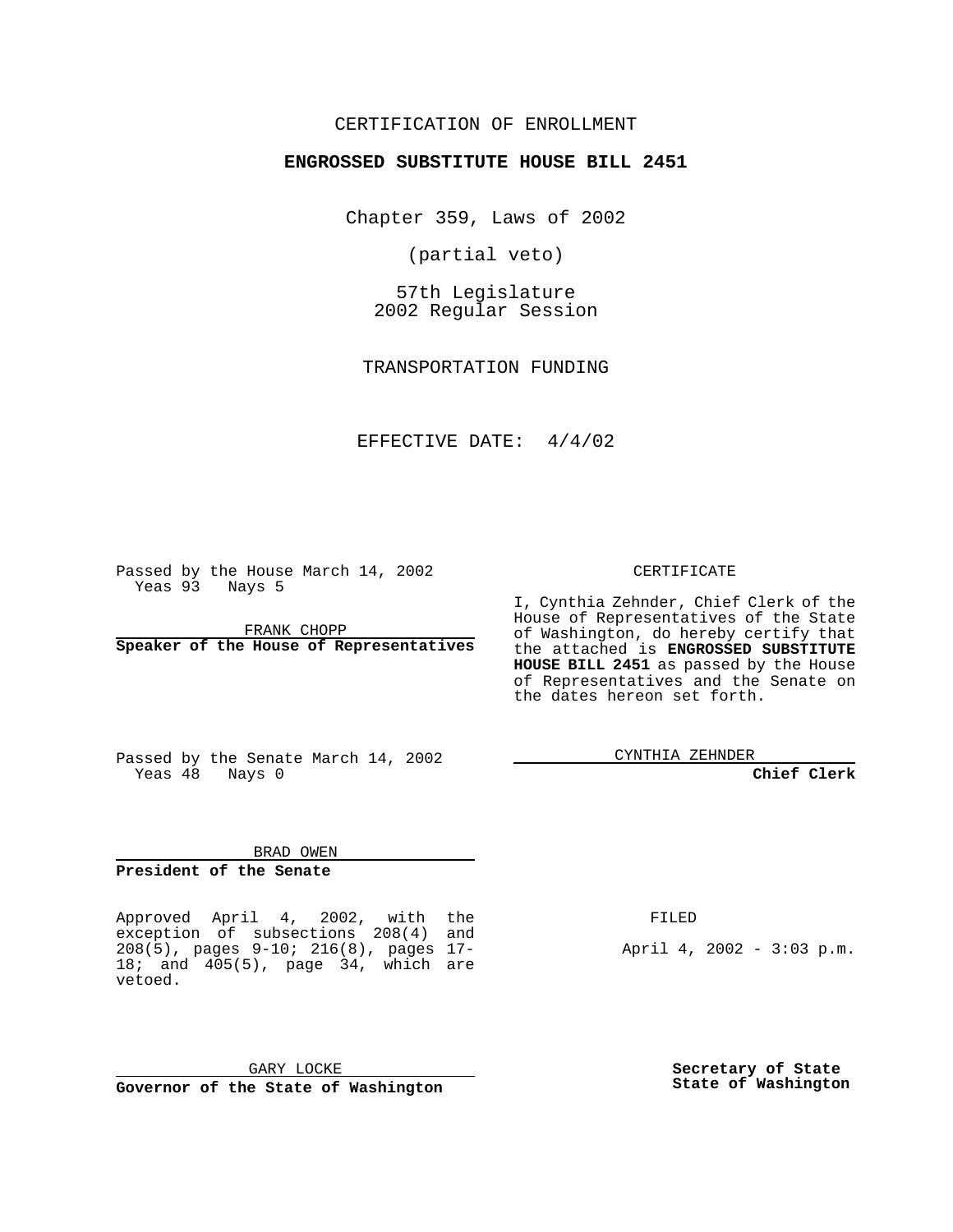## **ENGROSSED SUBSTITUTE HOUSE BILL 2451** \_\_\_\_\_\_\_\_\_\_\_\_\_\_\_\_\_\_\_\_\_\_\_\_\_\_\_\_\_\_\_\_\_\_\_\_\_\_\_\_\_\_\_\_\_\_\_

\_\_\_\_\_\_\_\_\_\_\_\_\_\_\_\_\_\_\_\_\_\_\_\_\_\_\_\_\_\_\_\_\_\_\_\_\_\_\_\_\_\_\_\_\_\_\_

## AS AMENDED BY THE SENATE

Passed Legislature - 2002 Regular Session

#### **State of Washington 57th Legislature 2002 Regular Session**

**By** House Committee on Transportation (originally sponsored by Representatives Fisher, Chase and Ogden; by request of Governor Locke)

Read first time . Referred to Committee on .

 AN ACT Relating to transportation funding and appropriations; amending 2001 2nd sp.s. c 14 ss 102, 203, 204, 205, 206, 202, 207, 209, 210, 211, 212, 213, 214, 215, 216, 217, 218, 220, 221, 222, 224, 225, 226, 227, 228, 229, 230, 231, 232, 233, 301, 401, 402, 403, 406, and 407 (uncodified); amending 2000 2nd sp.s. c 1 s 724 (uncodified); adding new sections to 2001 2nd sp.s. c 14 (uncodified); creating a new section; making appropriations; and declaring an emergency.

8 BE IT ENACTED BY THE LEGISLATURE OF THE STATE OF WASHINGTON:

#### 9 **2001-03 BIENNIUM**

## 10 **GENERAL GOVERNMENT AGENCIES--OPERATING**

11 **Sec. 101.** 2001 2nd sp.s. c 14 s 102 (uncodified) is amended to 12 read as follows:

13 **FOR THE LEGISLATIVE EVALUATION AND ACCOUNTABILITY PROGRAM**

14 Motor Vehicle Account--State Appropriation . . . . \$((1,676,000)) 15 488,000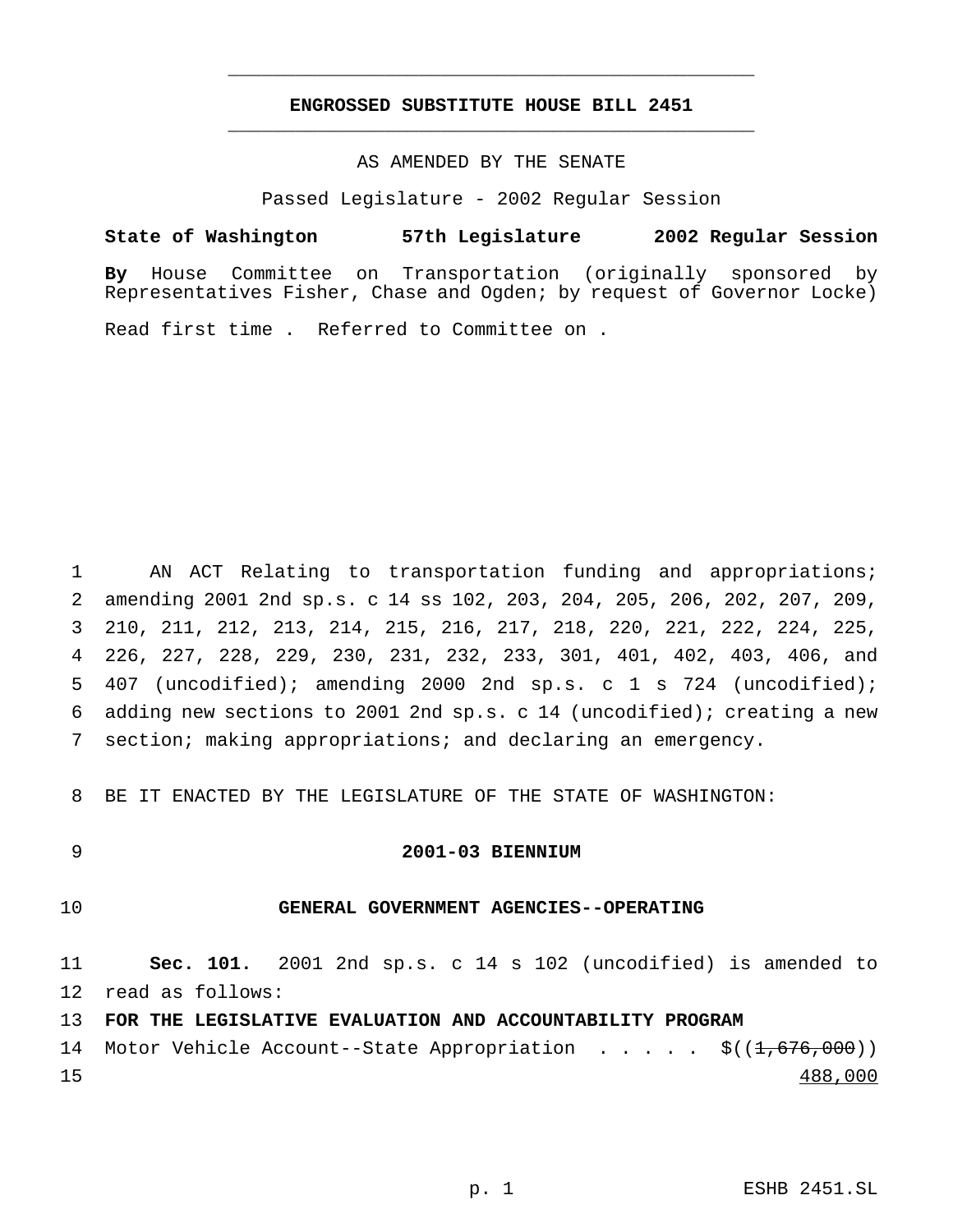((The appropriation in this section is subject to the following conditions and limitations and specified amounts are provided solely for that activity: \$1,188,000 of the motor vehicle account--state appropriation is provided for the implementation of House Bill No. 2269 in the form enacted by the legislature. If House Bill No. 2269 is not enacted in the form passed by the legislature by July 31, 2001, this 7 funding will lapse.))

(End of part)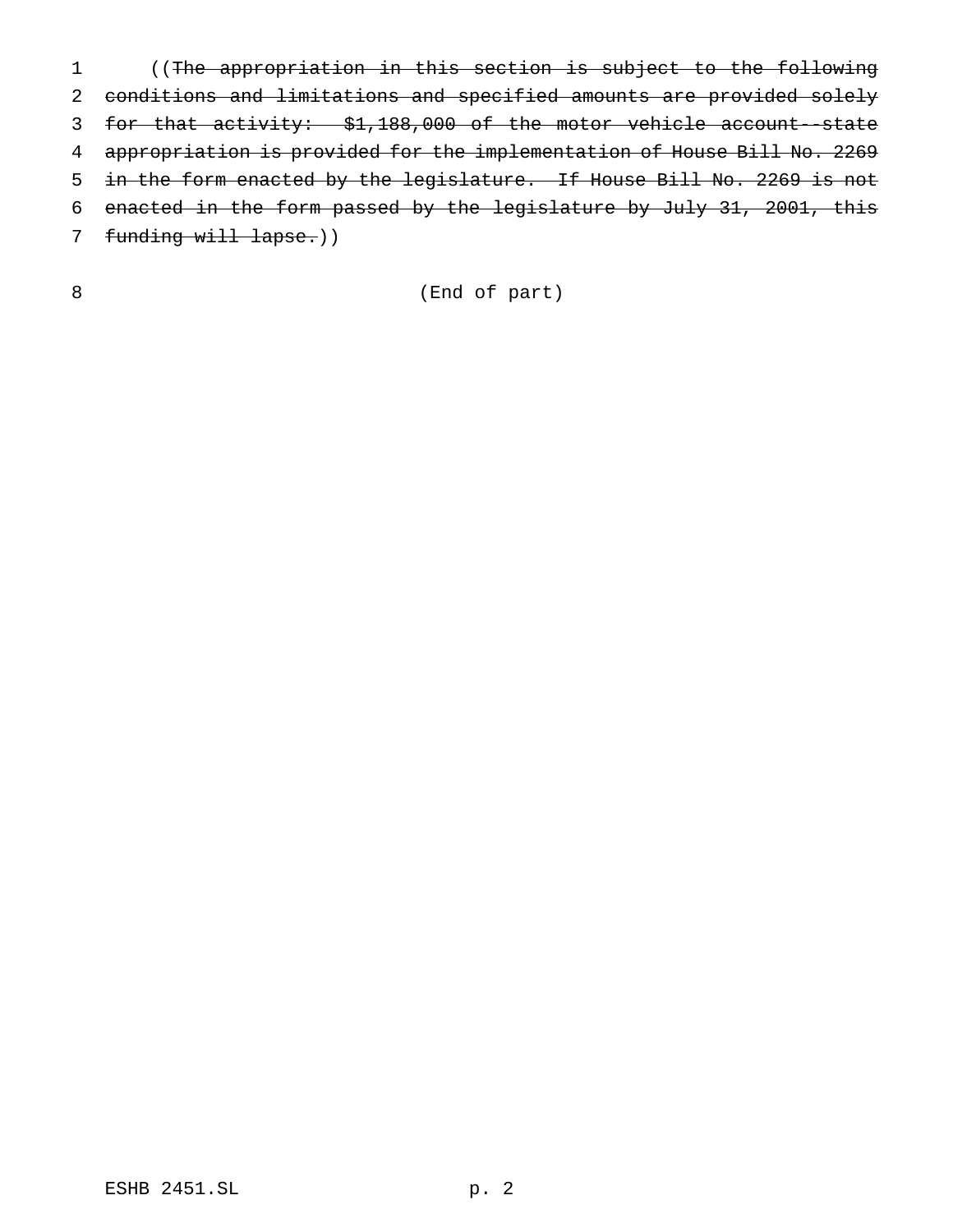## **TRANSPORTATION AGENCIES**

| 2  | NEW SECTION. Sec. 201. A new section is added to 2001 2nd sp.s. |
|----|-----------------------------------------------------------------|
| 3  | c 14 (uncodified) to read as follows:                           |
| 4  | FOR THE COUNTY ROAD ADMINISTRATION BOARD--OPERATING PROGRAM     |
| 5  | Rural Arterial Trust Account--State                             |
| 6  | 741,000<br>Appropriation $\frac{1}{5}$                          |
| 7  | 1,886,000<br>Motor Vehicle Account--State Appropriation \$      |
| 8  | County Arterial Preservation Account--                          |
| 9  | 700,000<br>State Appropriation \$                               |
| 10 | 3,327,000<br>TOTAL APPROPRIATION \$                             |
|    |                                                                 |
| 11 | Sec. 202. 2001 2nd sp.s. c 14 s 203 (uncodified) is amended to  |
| 12 | read as follows:                                                |
| 13 | FOR THE COUNTY ROAD ADMINISTRATION BOARD--CAPITAL PROGRAM       |
|    |                                                                 |
| 14 | Rural Arterial Trust Account--State                             |
| 15 | Appropriation \$<br>((50, 182, 000))                            |
| 16 | 56,965,000                                                      |
| 17 | Motor Vehicle Account--State Appropriation \$ $((1,887,000))$   |
| 18 | 368,000                                                         |
| 19 | County Arterial Preservation Account--                          |
| 20 | State Appropriation $\ldots$ \$<br>((28, 551, 000))             |
| 21 | 28,681,000                                                      |
| 22 | TOTAL APPROPRIATION \$<br>((80, 620, 000))                      |
| 23 | 86,014,000                                                      |

 The appropriations in this section are subject to the following conditions and limitations and specified amounts are provided solely for that activity:

27 ((It is the intent of the legislature that the county road administration board receive separate programmatic appropriations for the operating program and the capital program for the 2001-03 biennium, and thereafter. Agency administrative costs may not be charged against projects or funded from the capital program appropriations. (1) \$1,540,000 of the motor vehicle account--state appropriation,

 \$870,000 of the county arterial preservation account--state appropriation, and \$917,000 of the rural arterial trust account--state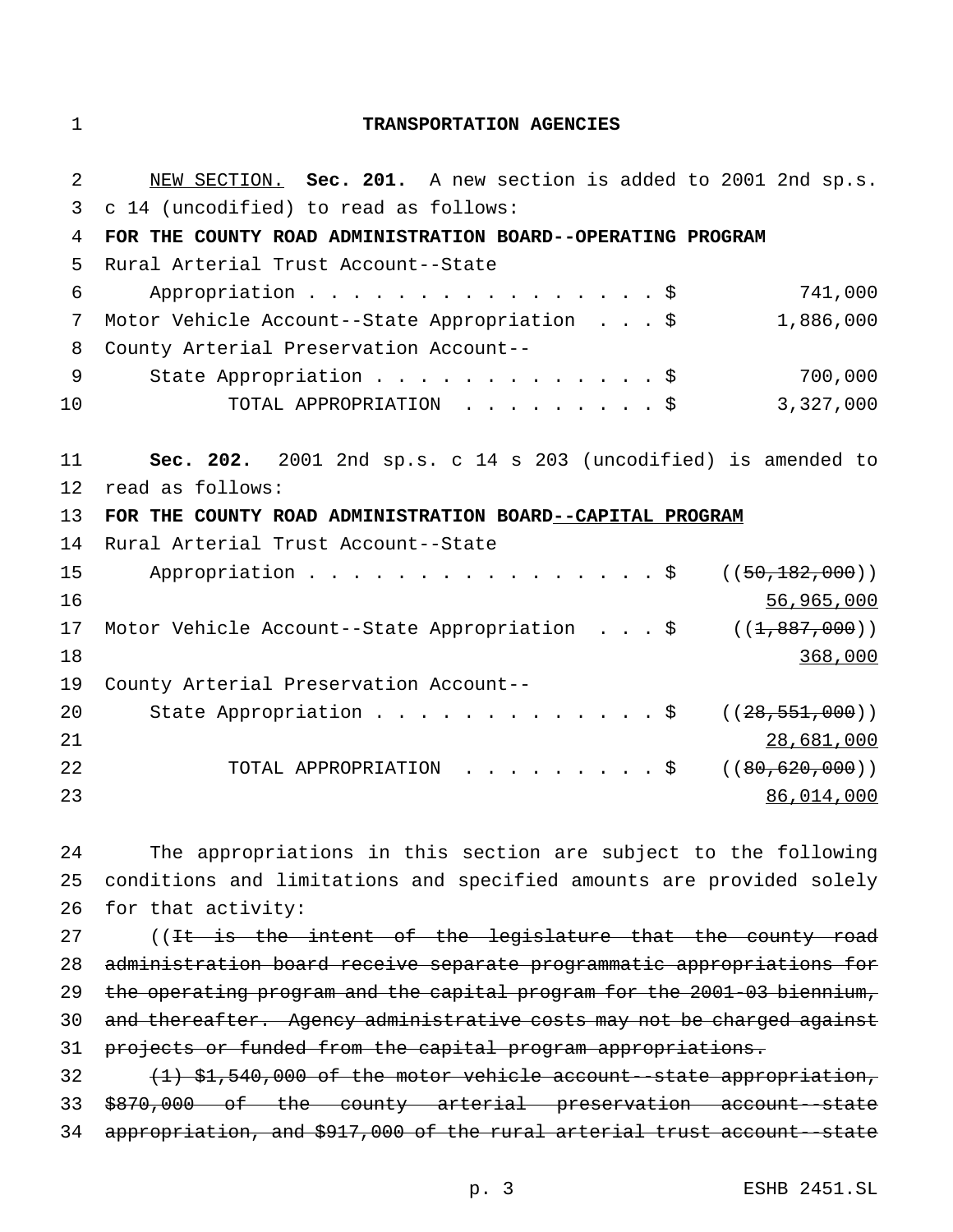appropriation are provided for the operations program. Of the motor vehicle account--state appropriation, \$368,000 is provided for county 3 ferries as set forth in RCW  $47.56.724(4)$ . (2) \$347,000 of the motor vehicle account--state appropriation, \$27,681,000 of the county arterial preservation account--state appropriation, and \$49,265,000 of the rural arterial trust 7 account--state appropriation are provided for the capital program.)) 8 \$368,000 of the motor vehicle account--state appropriation is provided for county ferries as set forth in RCW 47.56.724(4). NEW SECTION. **Sec. 203.** A new section is added to 2001 2nd sp.s. c 14 (uncodified) to read as follows: **FOR THE TRANSPORTATION IMPROVEMENT BOARD--OPERATING PROGRAM** Urban Arterial Trust Account--State 14 Appropriation . . . . . . . . . . . . . . \$ 1,552,000 Transportation Improvement Account-- 16 State Appropriation . . . . . . . . . . . . \$ 1,551,000 TOTAL APPROPRIATION .........\$ 3,103,000 **Sec. 204.** 2001 2nd sp.s. c 14 s 204 (uncodified) is amended to read as follows: **FOR THE TRANSPORTATION IMPROVEMENT BOARD--CAPITAL PROGRAM** Urban Arterial Trust Account--State 22 Appropriation . . . . . . . . . . . . . . . \$ ((94,690,000)) 105,622,000 Transportation Improvement Account-- 25 State Appropriation . . . . . . . . . . . . \$ ((<del>118,605,000</del>)) 130,456,000 TOTAL APPROPRIATION .........\$ ((213,295,000)) 236,078,000

 The appropriations in this section are subject to the following conditions and limitations and specified amounts are provided solely for that activity:

32 ((It is the intent of the legislature that the transportation improvement board receive separate programmatic appropriations for the operating program and the capital program for the 2001-03 biennium, and thereafter. Agency administrative costs may not be charged against 36 projects or funded from the capital program appropriations.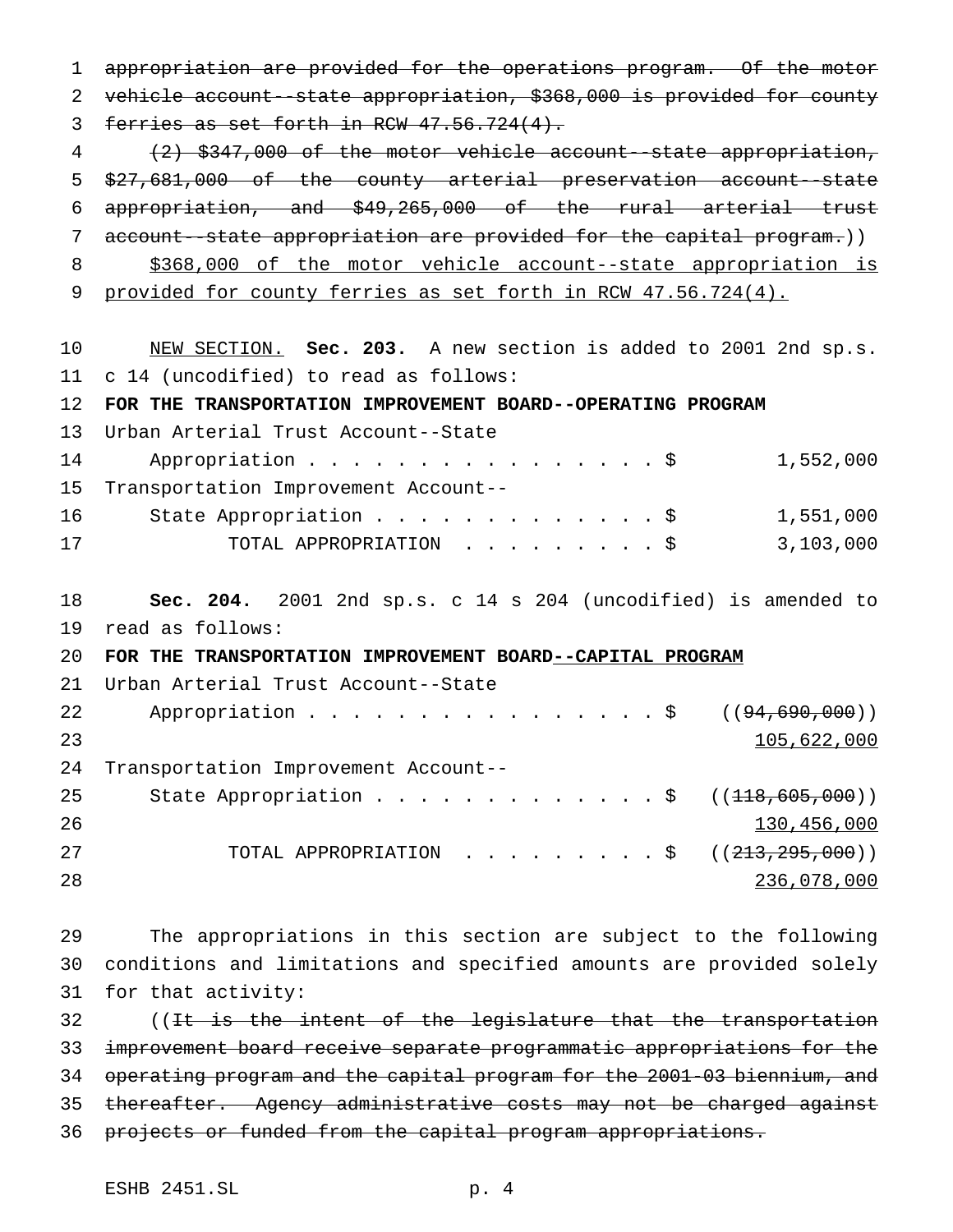(1) \$1,551,000 of the transportation improvement account--state appropriation and \$1,552,000 of the urban arterial trust account--state appropriation are provided for the operations program.

 (2) \$117,054,000 of the transportation improvement account--state appropriation and \$93,138,000 of the urban arterial trust account--state appropriation are provided for the capital program.

  $(3)$ )) The transportation improvement account--state appropriation 8 includes ((\$47,325,000)) \$34,030,000 in proceeds from the sale of bonds authorized in RCW 47.26.500. The transportation improvement board may authorize the use of current revenues available to the agency in-lieu of bond proceeds for any part of the state appropriation.

 **Sec. 205.** 2001 2nd sp.s. c 14 s 205 (uncodified) is amended to read as follows:

## **FOR THE LEGISLATIVE TRANSPORTATION COMMITTEE**

Motor Vehicle Account--State Appropriation ...\$ 3,596,000

 The appropriation in this section is subject to the following conditions and limitations and specified amounts are provided solely for that activity:

 (1) \$2,823,000 of the motor vehicle account--state appropriation is provided for the operation of the house of representatives transportation committee.

 (2) To the extent possible, this appropriation shall utilize funds allocated under RCW 46.68.110(2).

 (3) The house of representatives transportation committee shall conduct a study of the use of motorized scooters. The study shall, at a minimum, identify and analyze the safety issues associated with use of motorized scooters, including use by children, commuters, and the disabled. House of representatives transportation committee cochairs shall each appoint one member from their respective caucus to serve as cochair of the study group. The chair of the senate transportation committee may also appoint two members from the senate transportation committee, one from each caucus, to participate in the study. The study shall be staffed by house of representatives transportation committee staff. The study group shall report back to the house of representatives transportation committee by January 1, 2002.

 (4) The house of representatives transportation committee shall conduct a study of the effect of the weight of fire-fighting apparatus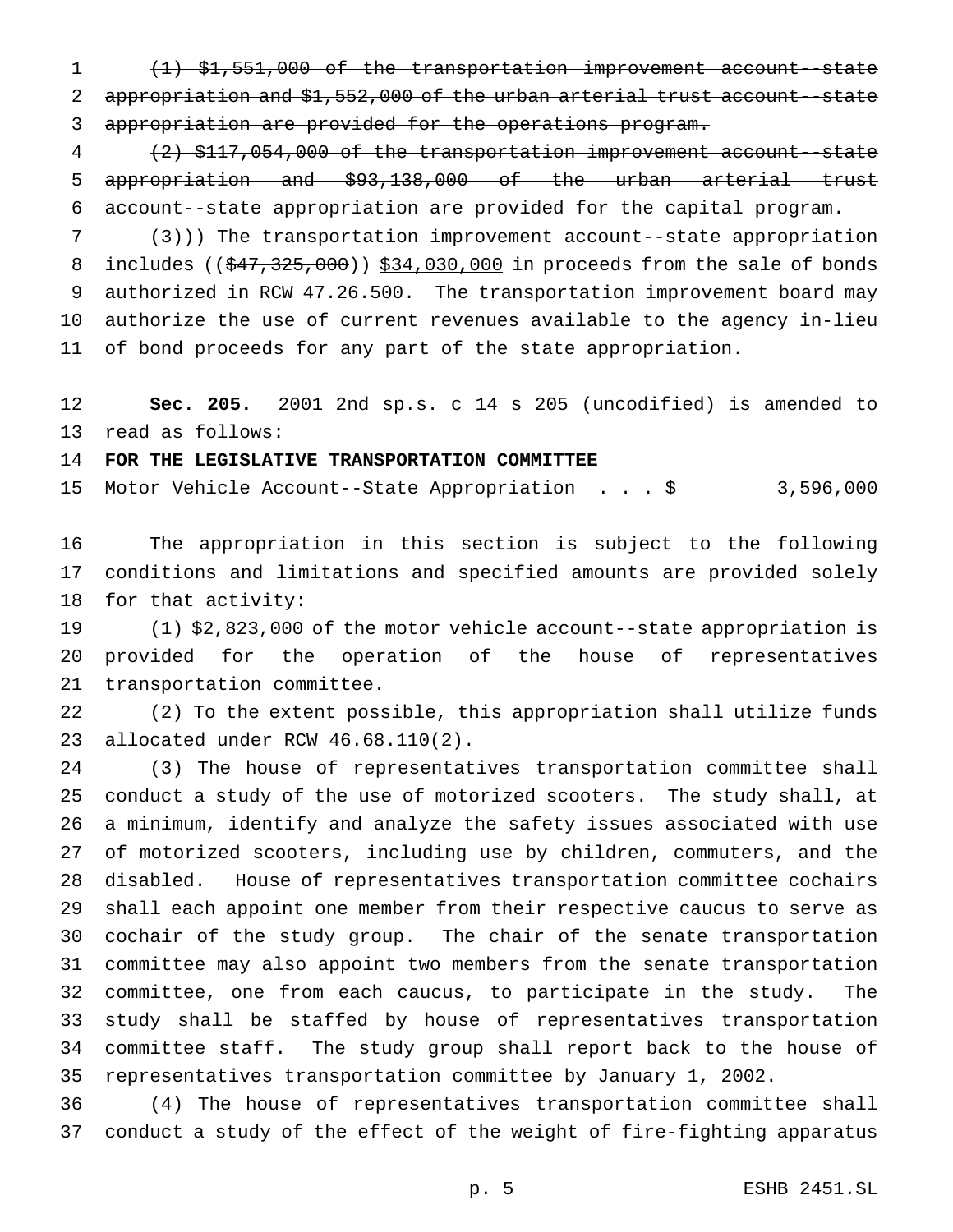on state roadways. The study shall determine, at a minimum, the various types of fire-fighting apparatus currently in use on state roadways; the size, weight and load effect of fire-fighting apparatus that are currently in use or that potentially could be in use on the state roadways, as well as on state bridges; and the effect on public safety. The study may examine state and federal laws that affect fire- fighting apparatuses. House of representatives transportation committee cochairs shall each appoint one member from their respective caucus to serve as cochair of the study group. The study shall be staffed by house of representatives transportation committee staff. The study group will report back to the house of representatives transportation committee by January 1, 2002.

 (5) The legislative transportation committee shall conduct a feasibility study of potential for economic partnerships between the Washington state ferries and local government entities, including but not limited to port districts. The study is intended to improve ferry terminals. The study shall, at a minimum, identify the market, physical, and economic factors that should be examined in determining whether an economic or commercial development partnership project on or around Washington state ferry terminals is likely to produce revenue for the partners. The study shall apply those factors to an analysis of each terminal used by Washington state ferries and recommend whether further exploration of state and local partnerships would be of potential economic benefit to the partners. The entity selected to perform the study through the request for proposals process will report back to the transportation committees of the legislature by December 1, 2001.

 (6) The legislative transportation committee, in cooperation with an areawide transportation system or systems, shall undertake an evaluation of providing locally sponsored transit services in a local community supplemental to those services provided by an areawide system. The evaluation shall address:

(a) The costs and benefits of providing such services;

 (b) The impact of such service on ridership on the areawide system and on any regional systems;

(c) Funding options for supplemental services; and

 (d) Institutional arrangements affecting the institution of supplemental services.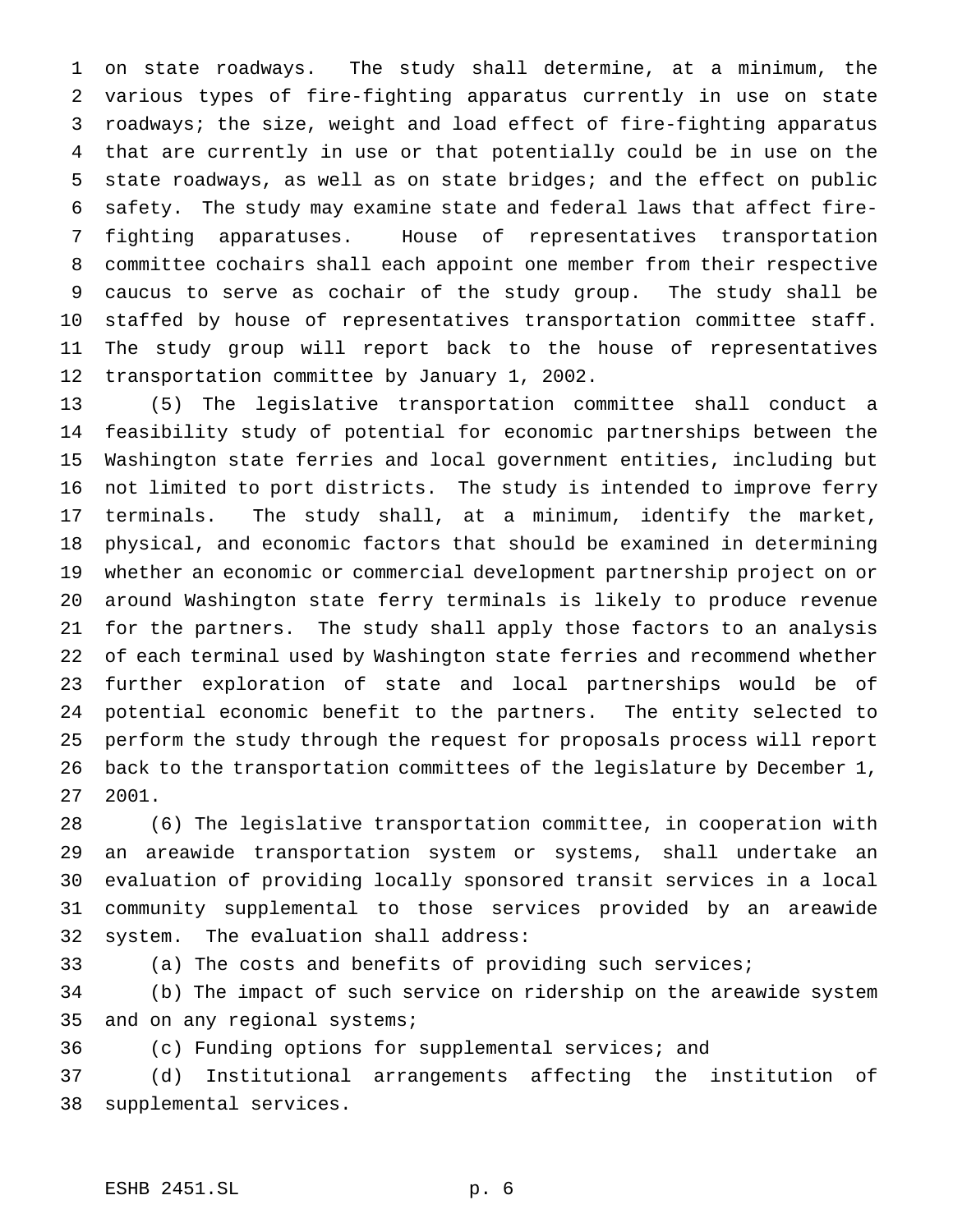The committee shall work with the department of transportation, areawide transit providers, community officials, private businesses, labor organizations, and others as appropriate in conducting the 4 evaluation, and in developing a pilot project if feasible. The committee shall also conduct a study of local transit systems with the purpose of making recommendations to make local transit services more seamless and efficient. The committee shall provide an interim progress report to the legislature by January 2002. The committee shall report its findings to the legislature not later than December 1, 2002.

 (7) The legislative transportation committee shall undertake an 12 evaluation of the statutory exemptions for transportation taxes, 13 including but not limited to motor vehicle fuel taxes. The committee shall report its findings to the legislature by December 1, 2003.

 (8) The legislative transportation committee will convene a working group to review the costs, processes, and other considerations relating 17 to special vehicle license plates. The working group will also review special license plate tabs and emblems. The committee will report its findings to the legislature by December 1, 2002.

 (9) The legislative transportation committee shall form a working group to evaluate the feasibility of developing an alternative corridor to Interstate 5 and Interstate 405 to expedite the movement of commerce between the Canadian border, the central Puget Sound region, the south Puget Sound region, and more southerly areas. The corridor would run from approximately the Canadian border in the north to approximately 26 Lewis county in the south. This alternative corridor analysis shall 27 address truck, rail, pipeline, and other utility needs for the corridor, to determine the feasibility of financing and constructing such a corridor, taking into consideration: (a) Anticipated present and future freight demand as well as freight traffic relief for existing state highway and rail routes; (b) the potential for carrying general purpose traffic to provide relief for other state highway routes; (c) a cost-benefit analysis detailing various funding possibilities, including federal funds and the use of charges and tolls to fund construction and operation of the corridor as a utility corridor and a toll facility; (d) an analysis detailing possible right 37 of way locations, including but not limited to property donations, trades, or credits between or among the public and private sector; and (e) possible private sector, local, or other partnerships that may be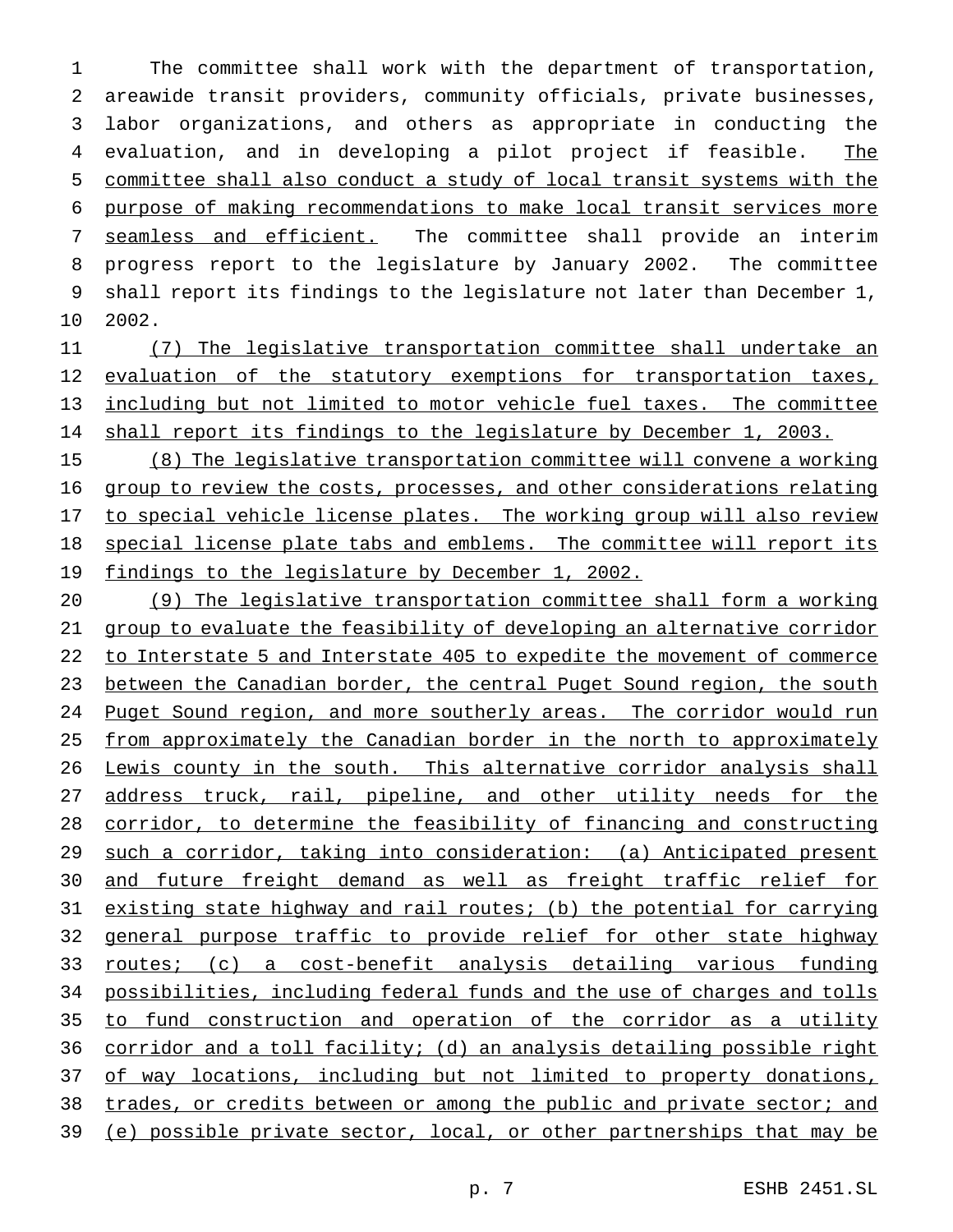to the full committee by December 15, 2002. **Sec. 206.** 2001 2nd sp.s. c 14 s 207 (uncodified) is amended to read as follows: **FOR THE TRANSPORTATION COMMISSION** Motor Vehicle Account--State Appropriation ...\$ 773,000 **Sec. 207.** 2001 2nd sp.s. c 14 s 209 (uncodified) is amended to read as follows: **FOR THE WASHINGTON STATE PATROL--FIELD OPERATIONS BUREAU** State Patrol Highway Account-- 11 State Appropriation . . . . . . . . . . . . \$ ((<del>162,081,000</del>)) 164,147,000 State Patrol Highway Account-- 14 Federal Appropriation . . . . . . . . . . \$ ((7,084,000)) 7,278,000 State Patrol Highway Account-- 17 Private/Local Appropriation . . . . . . . . \$ 169,000 18 TOTAL APPROPRIATION . . . . . . . . \$ ((<del>169,334,000</del>)) 171,594,000

used to fund the project. The working group shall report its findings

 The appropriations in this section are subject to the following conditions and limitations and specified amounts are provided solely for the activities of the field operations bureau:

 (1) As a result of the elimination of the vehicle inspection number (VIN) program, no permanent Washington state patrol employee shall be displaced from employment without the opportunity to fill a vacant patrol position for which he or she has a preference and meets the minimum qualifications. For the purpose of the VIN program elimination, the guidelines under chapter 356-26 WAC (Registers- Certifications) shall be suspended for those employees holding the classification of VIN 1 or 2.

 (2) To the extent possible, the agency shall transfer displaced VIN personnel into the 20 newly created school bus inspection and motor carrier safety assistance program positions. The agency shall fill existing vacant positions within the commercial vehicle division with displaced VIN personnel. The agency shall report by December 31, 2001,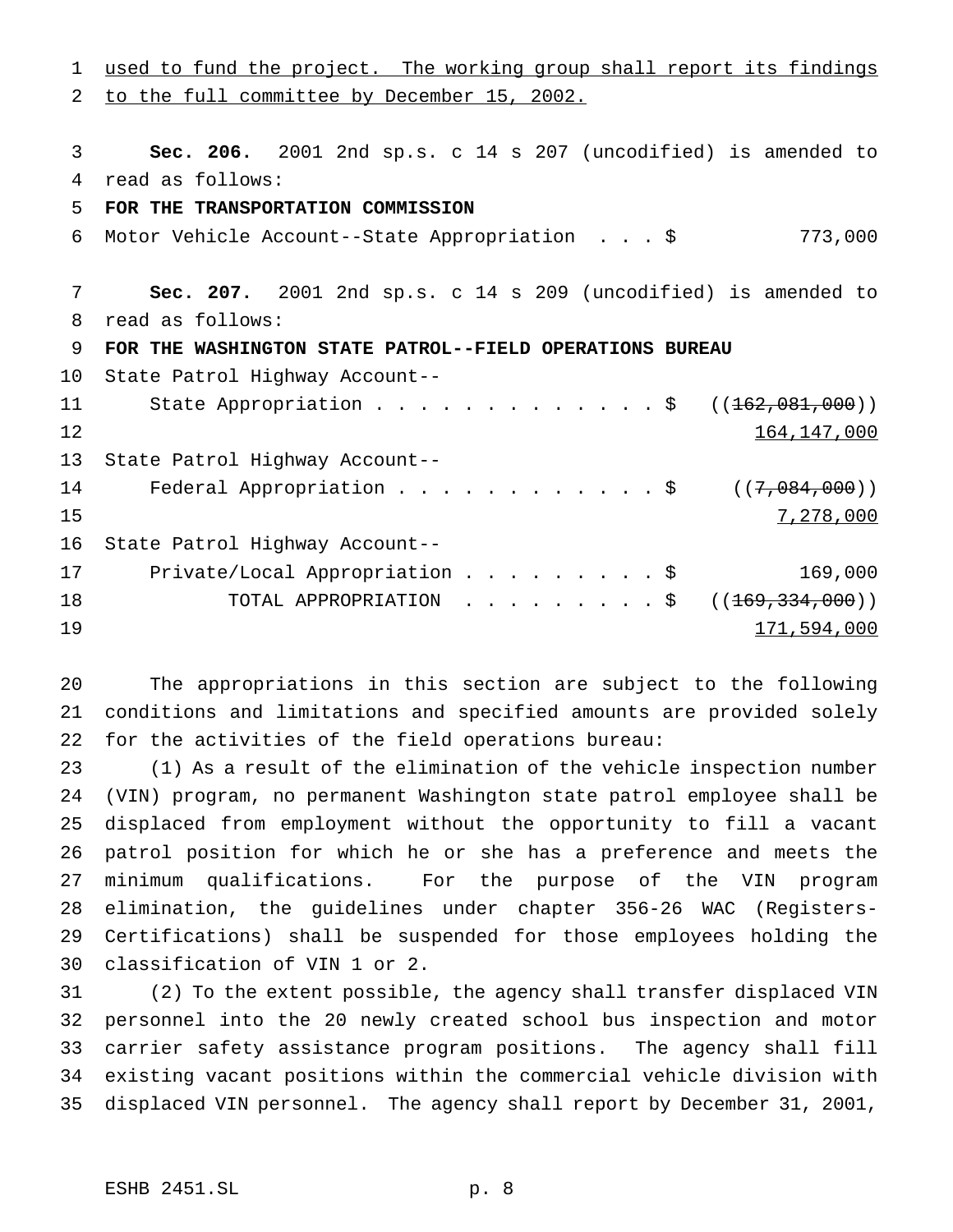to the senate and house of representatives transportation committees on efforts to relocate displaced VIN personnel.

 \***Sec. 208.** 2001 2nd sp.s. c 14 s 210 (uncodified) is amended to read as follows: **FOR THE WASHINGTON STATE PATROL--SUPPORT SERVICES BUREAU** Multimodal Transportation Account--State 7 Appropriation . . . . . . . . . . . . . . . \$ 5,247,000 State Patrol Highway Account-- 9 State Appropriation . . . . . . . . . . . . \$ ((69,960,000)) 71,736,000 State Patrol Highway Account-- Private/Local Appropriation.........\$ 735,000 13 TOTAL APPROPRIATION . . . . . . . . \$ ((70,695,000)) 77,718,000

 The appropriations in this section are subject to the following conditions and limitations and specified amounts are provided solely 17 for the activities of the support services bureau:

 (1) \$67,000 of the state patrol highway account--state 19 appropriation is provided solely for the patrol to work jointly with 20 the department of transportation, the military department, and the department of natural resources, in coordination with the state 22 interoperability executive committee, on the development and implementation of a secure geographical information system database to 24 illustrate locations and specifications of statewide radio and microwave towers

 (2) \$5,247,000 of the multimodal transportation account--state appropriation and \$2,299,000 of the state patrol highway account--state appropriation is a one time funding of general fund activities. The general fund will resume funding these activities beginning in the 2003-05 biennium.

 (3) The Washington state patrol shall review the policy of allowing commissioned uniformed officers to use personally assigned vehicles for commuting purposes. This provision applies to every Washington state 34 patrol officer except the chief and any officer that requires use of a 35 vehicle for work performed throughout the day. The agency shall submit to the house of representatives and senate transportation committees by December 1, 2002, a list of officers that use vehicles for commuting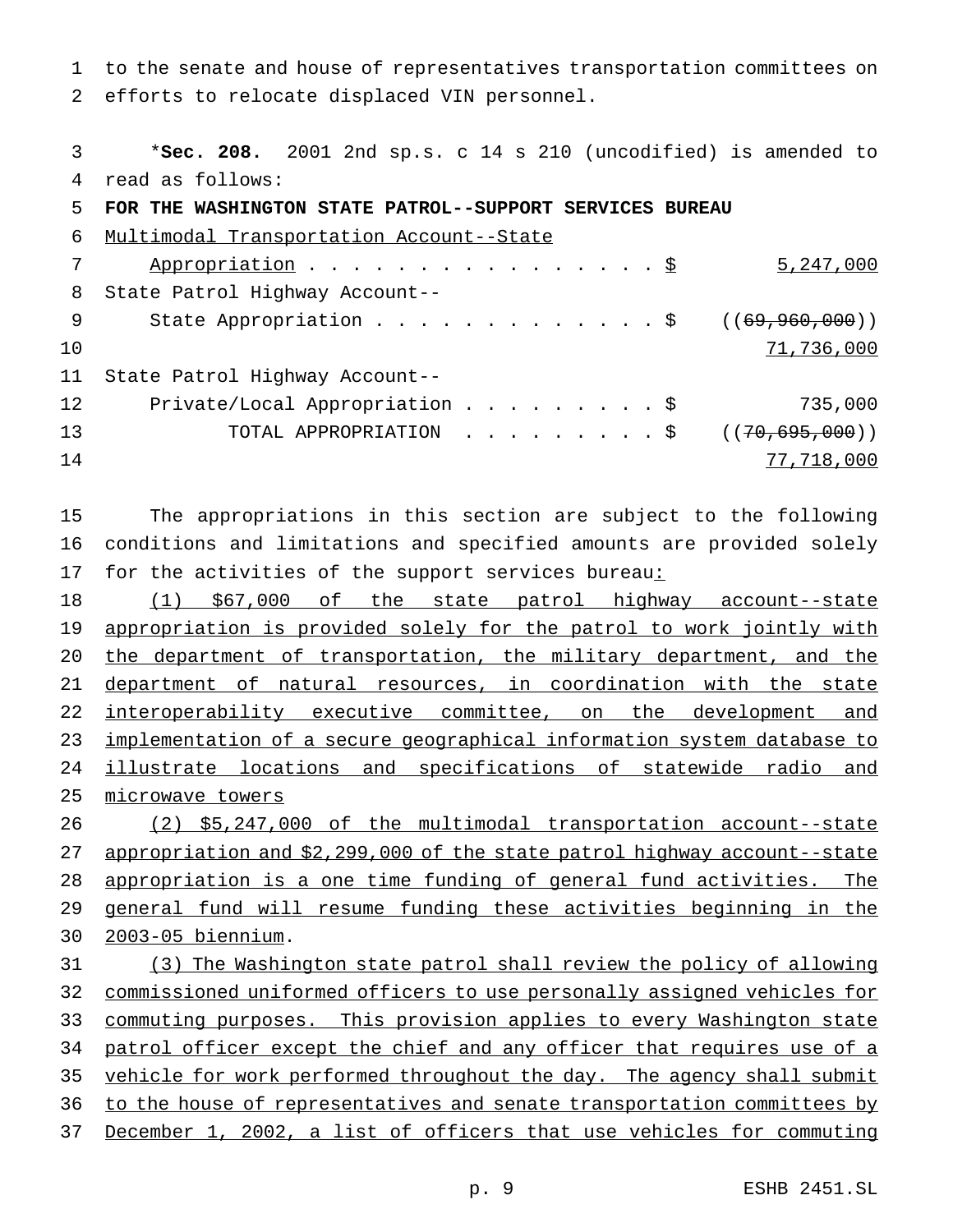1 purposes and any revisions to the vehicle use policy resulting from the 2 review required under this subsection.

3 (4) The Washington state patrol shall contract with an independent 4 consulting firm to develop a cost allocation system to identify which 5 agency activities qualify as <sup>a</sup> "highway purpose" under Article II, 6 section <sup>40</sup> of the state Constitution. The consulting firm shall 7 present findings and recommendations to the legislative transportation 8 committee during the 2002 legislative interim. The legislative 9 transportation committee shall approve or reject those findings and 10 recommendations.

11 (5) The final cost allocation system and processes must be utilized 12 to develop the Washington state patrol's request budget for 2003-05. 13 **\*Sec. 208 was partially vetoed. See message at end of chapter.**

14 NEW SECTION. **Sec. 209.** A new section is added to 2001 2nd sp.s. 15 c 14 (uncodified) to read as follows:

16 **FOR THE WASHINGTON STATE PATROL--INVESTIGATIVE SERVICES BUREAU**

17 Multimodal Transportation Account--State

18 Appropriation . . . . . . . . . . . . . . \$ 5,088,000

 The appropriation in this section is subject to the following conditions and limitations and specified amounts are provided solely for the activities referenced: \$5,088,000 of the multimodal transportation account--state appropriation is a one time funding of general fund activities. The general fund will resume funding these activities beginning in the 2003-05 biennium.

25 **Sec. 210.** 2001 2nd sp.s. c 14 s 211 (uncodified) is amended to 26 read as follows: 27 **FOR THE DEPARTMENT OF LICENSING--MANAGEMENT AND SUPPORT SERVICES** 28 Marine Fuel Tax Refund Account--State 29 Appropriation . . . . . . . . . . . . . . \$  $((7,000))$ 3,000 31 Motorcycle Safety Education Account-- 32 State Appropriation . . . . . . . . . . . \$  $((114,000))$ 33 88,000 34 Wildlife Account--State Appropriation . . . . . \$ ((89,000)) 35 81,000 36 Highway Safety Account--State Appropriation . . . \$ ((7,740,000))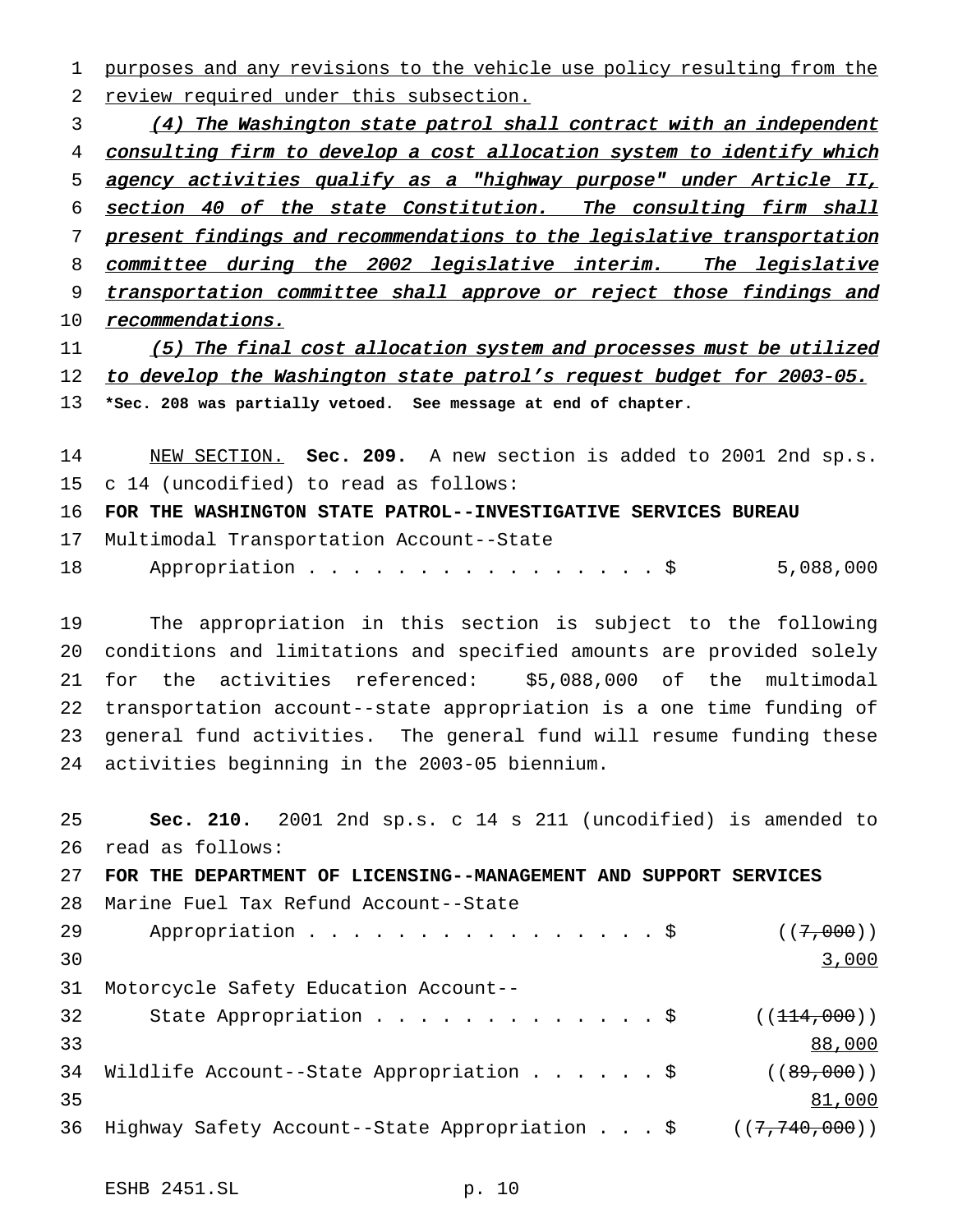7,724,000 Highway Safety Account--Federal Appropriation ..\$ 55,000 Motor Vehicle Account--State Appropriation ...\$ ((4,230,000)) 4,400,000 Licensing Services Account--State 6 Appropriation . . . . . . . . . . . . . . \$  $((123,000))$ 7 and 173,000 and 173,000 and 173,000 and 173,000 and 173,000 and 173,000 and 173,000 and 173,000 and 173,000  $\pm$ 8 TOTAL APPROPRIATION . . . . . . . . \$ ((<del>12,303,000</del>)) 12,524,000 The appropriations in this section are subject to the following conditions and limitations and specified amounts are provided solely for the activities referenced: (1) \$6,000 of the motor vehicle account--state appropriation is 14 provided solely for the implementation of Senate Bill No. 5354 in the form passed by the legislature. If Senate Bill No. 5354 is not enacted 16 in the form passed by the legislature the amount provided in this subsection shall lapse. (2) \$14,000 of the motor vehicle account--state appropriation and \$3,000 of the highway safety account--state appropriation are provided solely for the implementation of Senate Bill No. 6814 in the form passed by the legislature. If Senate Bill No. 6814 is not enacted in 22 the form passed by the legislature the amounts provided in this subsection shall lapse. (3) \$26,000 of the motor vehicle account--state appropriation and \$1,000 of the highway safety account--state appropriation are provided solely for the implementation of Senate Bill No. 6748 in the form passed by the legislature. If Senate Bill No. 6748 is not enacted in the form passed by the legislature the amount provided in this subsection shall lapse. (4) \$2,000 of the motor vehicle account--state appropriation and \$4,000 of the highway safety account--state appropriation is provided solely for the implementation of Senate Bill No. 5626 in the form passed by the legislature. If Senate Bill No. 5626 is not enacted in the form passed by the legislature the amount provided in this subsection shall lapse. (5) \$11,000 of the highway safety account--state appropriation is provided solely for the implementation of Senate Bill No. 6461 in the form passed by the legislature. If Senate Bill No. 6461 is not enacted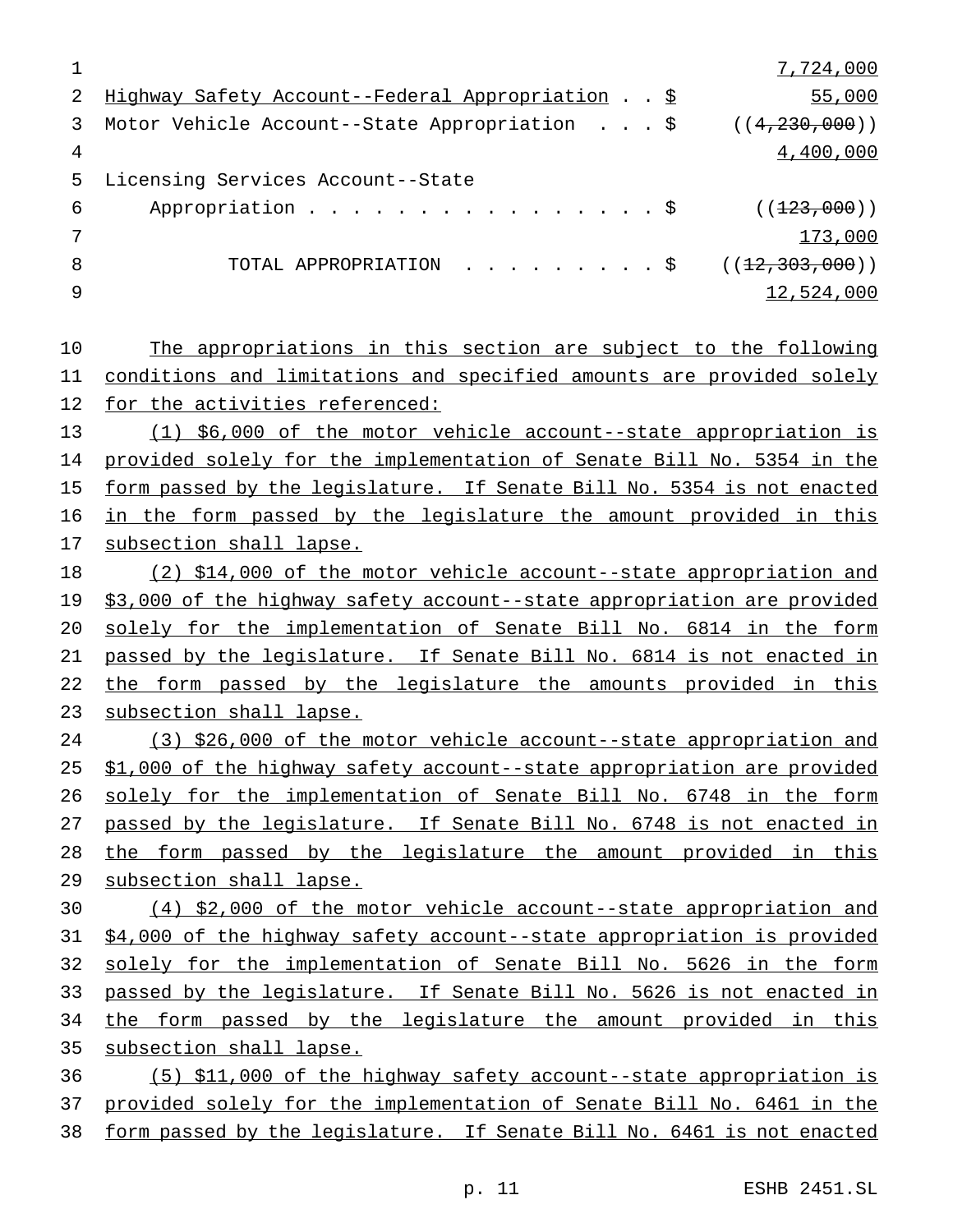subsection shall lapse. **Sec. 211.** 2001 2nd sp.s. c 14 s 212 (uncodified) is amended to read as follows: **FOR THE DEPARTMENT OF LICENSING--INFORMATION SYSTEMS** Marine Fuel Tax Refund Account--State 7 Appropriation . . . . . . . . . . . . . . . \$ 2,000 Motorcycle Safety Education Account-- 9 State Appropriation . . . . . . . . . . . . \$ ((50,000)) 10 10 13,000 13,000 13,000 13,000 13,000 13,000 13,000 13,000 13,000 13,000 13,000 13,000 13,000 13,000 13,000 Wildlife Account--State Appropriation......\$ 34,000 12 Highway Safety Account--State Appropriation . . . \$ ((5,655,000)) 5,735,000 14 Highway Safety Account--Federal Appropriation . . \$ 31,000 15 Motor Vehicle Account--State Appropriation . . . \$ ((3,304,000)) 3,695,000 Licensing Services Account--State 18 Appropriation . . . . . . . . . . . . . . \$ ((292,000)) 213,000 20 TOTAL APPROPRIATION . . . . . . . . \$ ((<del>9,337,000</del>)) 9,723,000

in the form passed by the legislature the amount provided in this

 The appropriations in this section are subject to the following conditions and limitations:

24 (1) The department of licensing shall report to the legislative transportation committees on the progress of the expanded internet service no later than December 15, 2002.

 (2) \$4,000 of the motor vehicle account--state appropriation is provided solely for the implementation of Senate Bill No. 5354 in the form passed by the legislature. If Senate Bill No. 5354 is not enacted 30 in the form passed by the legislature the amount provided in this subsection shall lapse.

 (3) \$4,000 of the motor vehicle account--state appropriation and \$2,000 of the highway safety account--state appropriation are provided 34 solely for the implementation of Senate Bill No. 6814 in the form passed by the legislature. If Senate Bill No. 6814 is not enacted in the form passed by the legislature the amounts provided in this 37 subsection shall lapse.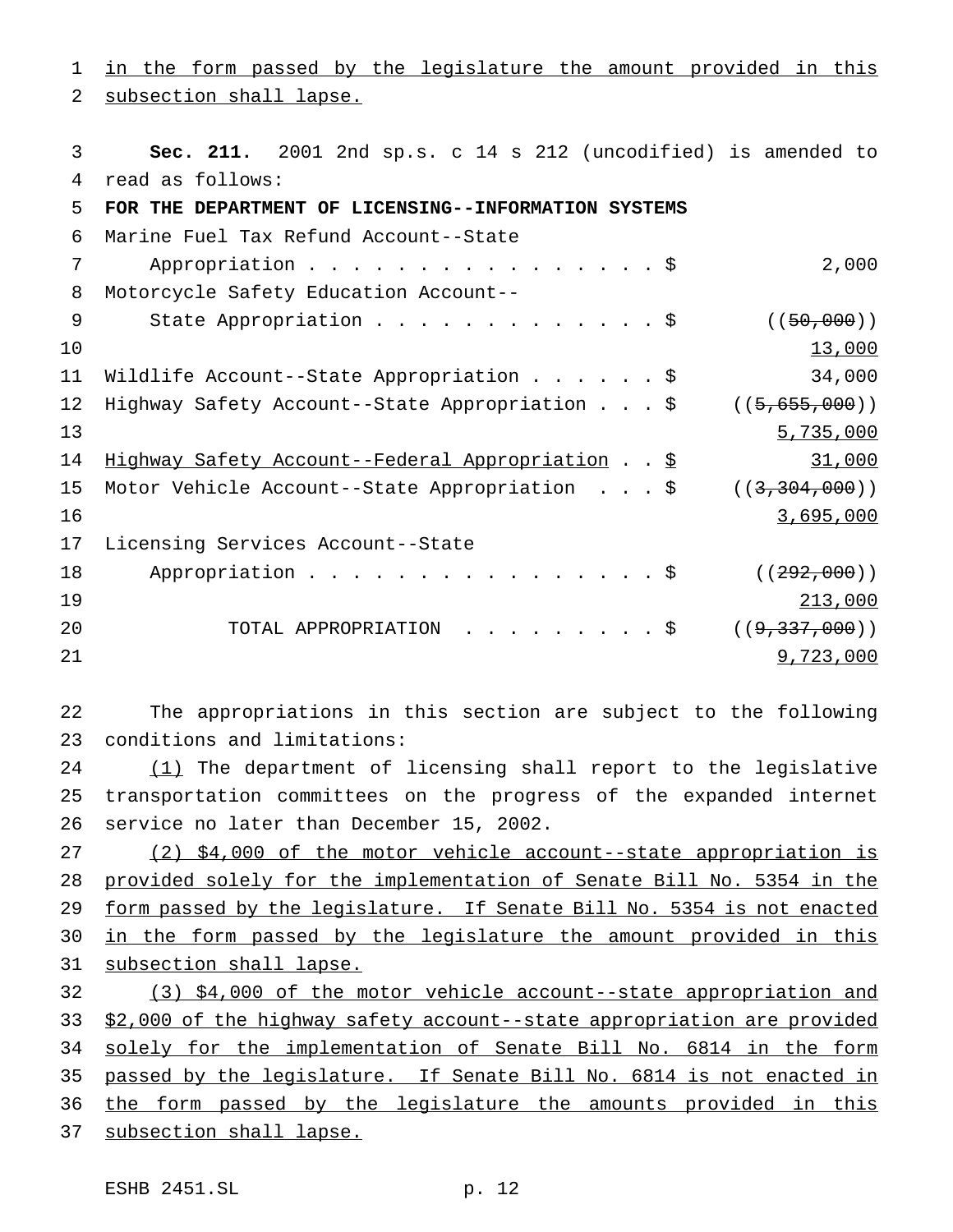(4) \$19,000 of the motor vehicle account--state appropriation and \$1,000 of the highway safety account--state appropriation are provided 3 solely for the implementation of Senate Bill No. 6748 in the form 4 passed by the legislature. If Senate Bill No. 6748 is not enacted in the form passed by the legislature the amounts provided in this subsection shall lapse. (5) \$1,000 of the motor vehicle account--state appropriation and

8 \$3,000 of the highway safety account--state appropriation are provided solely for the implementation of Senate Bill No. 5626 in the form 10 passed by the legislature. If Senate Bill No. 5626 is not enacted in the form passed by the legislature the amount provided in this subsection shall lapse.

 (6) \$8,000 of the highway safety account--state appropriation is provided solely for the implementation of Senate Bill No. 6461 in the 15 form passed by the legislature. If Senate Bill No. 6461 is not enacted in the form passed by the legislature the amount provided in this subsection shall lapse.

 **Sec. 212.** 2001 2nd sp.s. c 14 s 213 (uncodified) is amended to read as follows:

# **FOR THE DEPARTMENT OF LICENSING--VEHICLE SERVICES**

Marine Fuel Tax Refund Account--

| 22 | State Appropriation \$                                           | 26,000             |
|----|------------------------------------------------------------------|--------------------|
| 23 | Wildlife Account--State Appropriation \$                         | 578,000            |
| 24 | Motor Vehicle Account--State Appropriation \$ $((57, 043, 000))$ |                    |
| 25 |                                                                  | 58,191,000         |
| 26 | Licensing Services Account--State                                |                    |
| 27 |                                                                  |                    |
| 28 |                                                                  | 4,240,000          |
| 29 | TOTAL APPROPRIATION \$                                           | ( (60, 770, 000) ) |
| 30 |                                                                  | 63,035,000         |

| 31 \ |                                                                         |  |  | The appropriations in this section are subject to the following |  |  |  |
|------|-------------------------------------------------------------------------|--|--|-----------------------------------------------------------------|--|--|--|
|      | 32 conditions and limitations and specified amounts are provided solely |  |  |                                                                 |  |  |  |
|      | 33 for the activities referenced:                                       |  |  |                                                                 |  |  |  |

 (1) \$82,000 of the motor vehicle account--state appropriation is provided solely for the implementation of Senate Bill No. 6814 in the form passed by the legislature. If Senate Bill No. 6814 is not enacted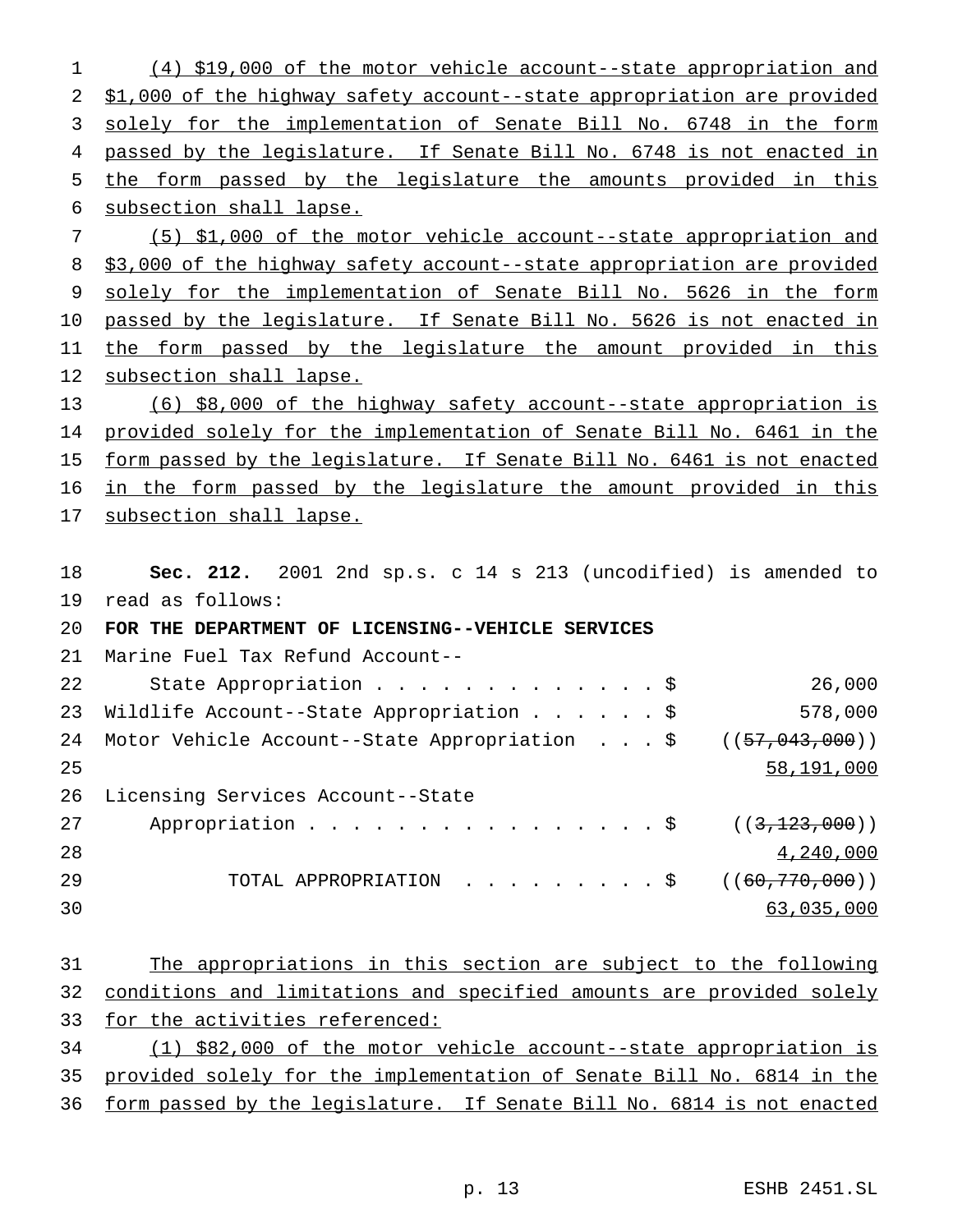in the form passed by the legislature the amount provided in this subsection shall lapse. (2) \$376,000 of the motor vehicle account--state appropriation is provided solely for the implementation of Senate Bill No. 6748 in the form passed by the legislature. If Senate Bill No. 6748 is not enacted in the form passed by the legislature the amount provided in this subsection shall lapse. (3) \$77,000 of the motor vehicle account--state appropriation is provided solely for the implementation of Senate Bill No. 5354 in the 10 form passed by the legislature. If Senate Bill No. 5354 is not enacted 11 in the form passed by the legislature the amount provided in this subsection shall lapse. (4) The department shall work cooperatively with the national guard 14 to develop and make available a national guard sticker which may be 15 affixed to a license plate. The stickers shall be available upon 16 application. The department shall charge a fee for the stickers 17 sufficient to defray the costs of production. (5) The department shall work cooperatively with the Washington 19 state council of fire fighters to develop and make available a fire fighter sticker which may be affixed to a license plate. The stickers shall be available upon application to members of the international 22 association of fire fighters. The department shall charge a fee for the stickers sufficient to defray the costs of production. (6) \$22,000 of the motor vehicle account--state appropriation is provided solely for the implementation of Senate Bill No. 5626 in the form passed by the legislature. If Senate Bill No. 5626 is not enacted 27 in the form passed by the legislature the amount provided in this subsection shall lapse. **Sec. 213.** 2001 2nd sp.s. c 14 s 214 (uncodified) is amended to read as follows: **FOR THE DEPARTMENT OF LICENSING--DRIVER SERVICES** Motorcycle Safety Education Account-- 33 State Appropriation . . . . . . . . . . . . \$ ((2,223,000)) 2,573,000 35 Highway Safety Account--State Appropriation . . . \$ ((81,366,000)) 82,175,000 Highway Safety Account--Federal Appropriation ..\$ 788,000 38 TOTAL APPROPRIATION . . . . . . . . \$ ((<del>83,589,000</del>))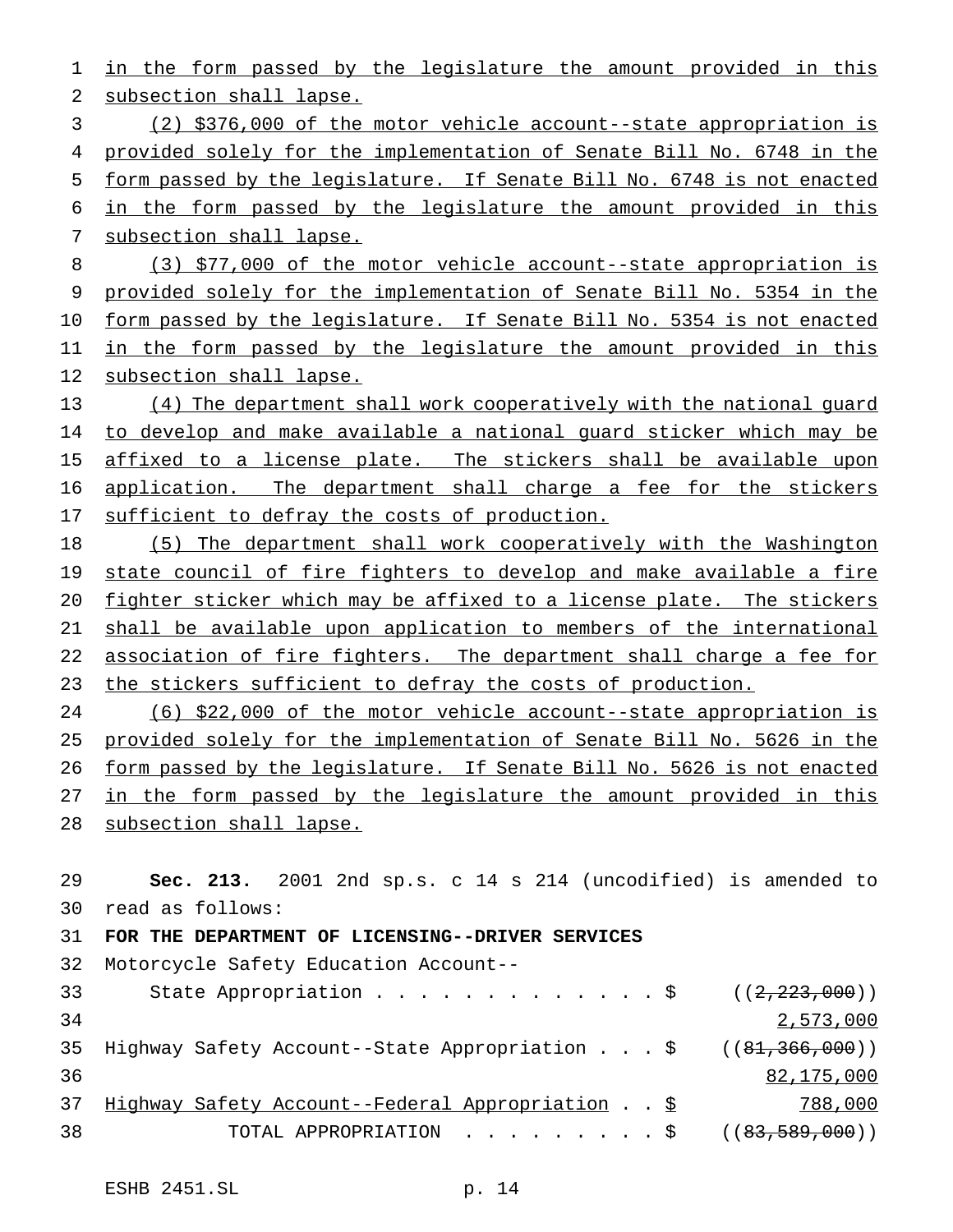The appropriations in this section are subject to the following conditions and limitations:

 (1) The department of licensing shall prepare a capital project plan adopting a process for using certificates of participation to purchase licensing services offices if the combined principle and interest payments are the same or less than existing or future leases on comparable facilities.

 (2) \$21,000 of the highway safety fund--state appropriation is provided solely for the implementation of Senate Bill No. 6748 in the 11 form passed by the legislature. If Senate Bill No. 6748 is not enacted 12 in the form passed by the legislature the amount provided in this 13 subsection shall lapse.

 (3) \$36,000 of the highway safety fund--state appropriation is provided solely for the implementation of Senate Bill No. 6814 in the 16 form passed by the legislature. If Senate Bill No. 6814 is not enacted 17 <u>in the form passed by the legislature the amount provided in this</u> subsection shall lapse.

 (4) \$162,000 of the highway safety account--state appropriation is provided solely for the implementation of Senate Bill No. 6461 in the form passed by the legislature. If Senate Bill No. 6461 is not enacted 22 in the form passed by the legislature the amount provided in this subsection shall lapse.

 (5) \$56,000 of the highway safety account--state appropriation is provided solely for the implementation of Senate Bill No. 5626 in the form passed by the legislature. If Senate Bill No. 5626 is not enacted 27 in the form passed by the legislature the amount provided in this 28 subsection shall lapse.

 **Sec. 214.** 2001 2nd sp.s. c 14 s 215 (uncodified) is amended to read as follows: **FOR THE DEPARTMENT OF TRANSPORTATION--HIGHWAY MANAGEMENT AND FACILITIES--PROGRAM D--OPERATING** Motor Vehicle Account--State Appropriation ...\$ ((50,649,000)) 50,644,000 Motor Vehicle Account--Federal Appropriation . . \$ 400,000 36 TOTAL APPROPRIATION . . . . . . . . \$ ((51,049,000)) 51,044,000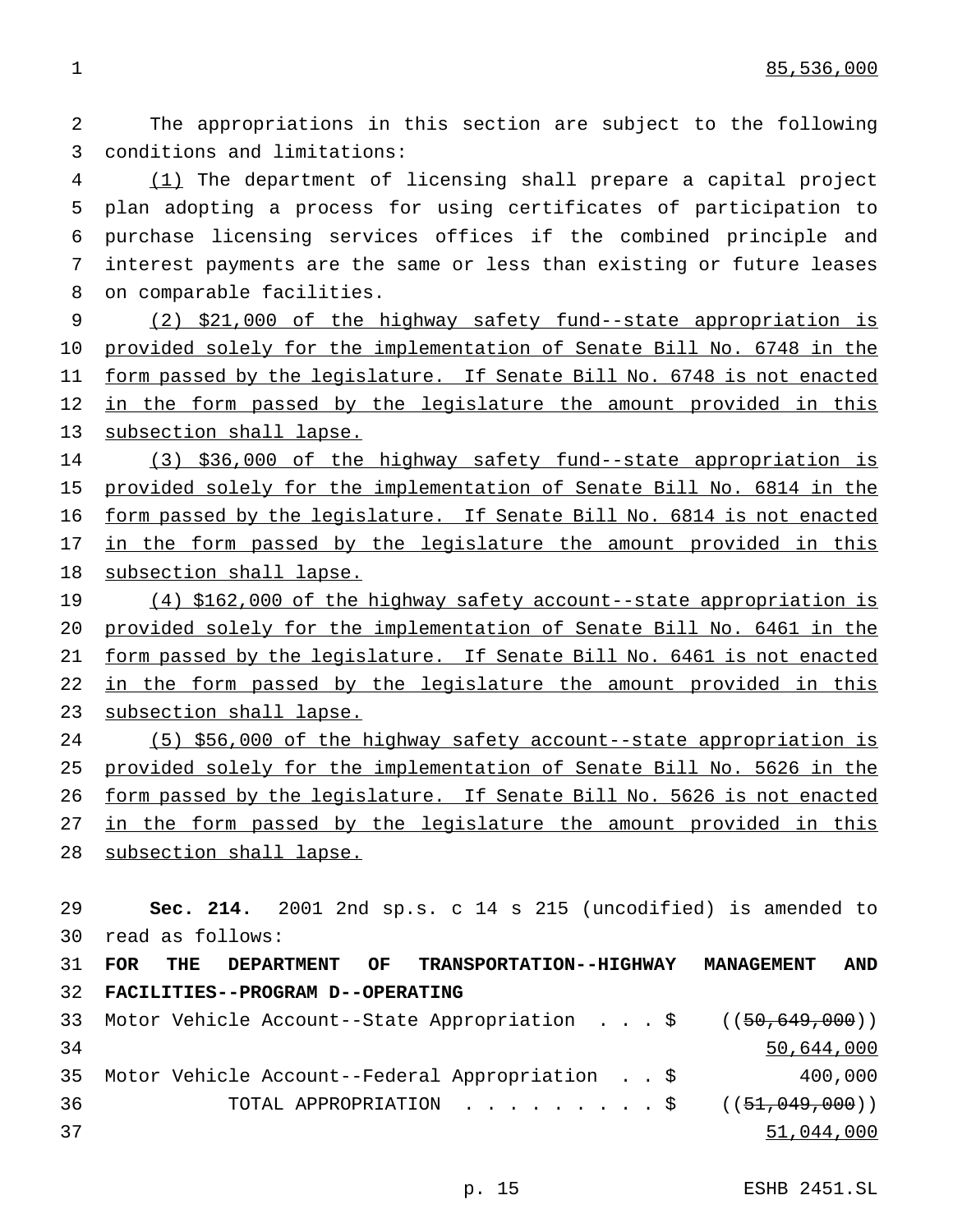The appropriations in this section are subject to the following conditions and limitations and specified amounts are provided solely for that activity: \$3,296,000 of the motor vehicle account--state appropriation is provided solely for the implementation of Engrossed Senate Bill No. 6188.

 **Sec. 215.** 2001 2nd sp.s. c 14 s 216 (uncodified) is amended to read as follows: **FOR THE DEPARTMENT OF TRANSPORTATION--AVIATION--PROGRAM F** 9 Aeronautics Account--State Appropriation . . . . \$ ((4,852,000)) 5,349,000 Aircraft Search and Rescue Safety and Education Account--State Appropriation ...\$ 160,000 13 TOTAL APPROPRIATION . . . . . . . . \$ ((<del>5,012,000</del>)) 14 5,509,000 \***Sec. 216.** 2001 2nd sp.s. c 14 s 217 (uncodified) is amended to read as follows: **FOR THE DEPARTMENT OF TRANSPORTATION--IMPROVEMENTS--PROGRAM I** 18 Motor Vehicle Account--State Appropriation . . . \$ ((508,936,000)) and  $417,472,000$ 20 Motor Vehicle Account--Federal Appropriation . . \$ ((<del>219,538,000</del>)) 230,929,000 Motor Vehicle Account--Private/Local 23 Appropriation . . . . . . . . . . . . . . \$ ((40,904,000)) 48,872,000 Tacoma Narrows Toll Bridge Account--State 26 Appropriation . . . . . . . . . . . . . . <u>\$</u> 839,000,000 Special Category C Account--State 28 Appropriation . . . . . . . . . . . . . . \$ ((<del>72,608,000</del>))  $49,608,000$  ((Multimodal Transportation Account--State 31 Appropriation . . . . . . . . . . . . . . . \$ 4,880,000)) 32 TOTAL APPROPRIATION . . . . . . . . \$ ((846,866,000)) 1,585,881,000

 The appropriations in this section are provided for the location, design, right of way acquisition, or construction of state highway projects designated as improvements under RCW 47.05.030. The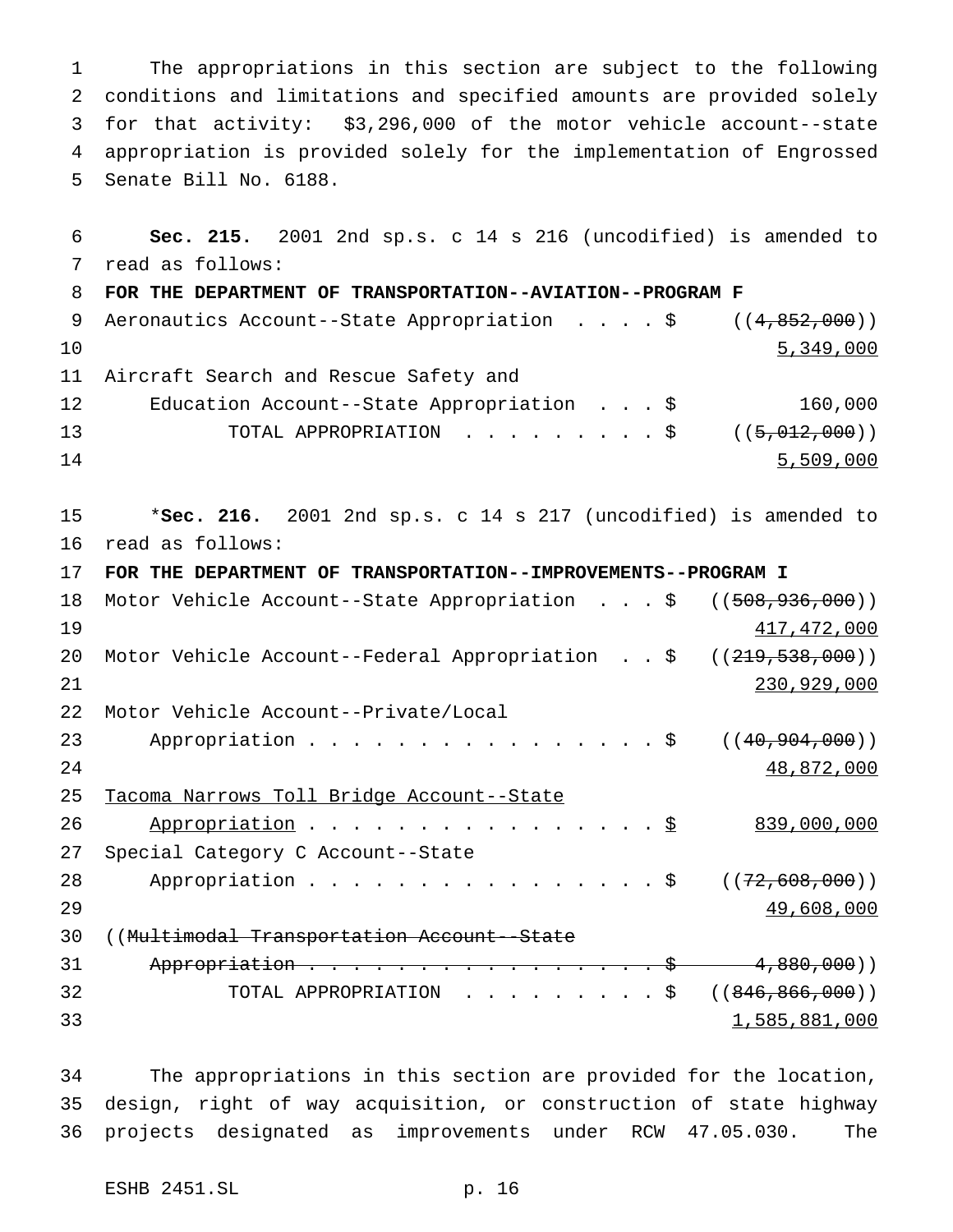appropriations in this section are subject to the following conditions and limitations and specified amounts are provided solely for that activity:

 (1) The special category C account--state appropriation of 5 ((\$72,608,000)) \$49,608,000 includes ((\$63,500,000)) \$41,500,000 in proceeds from the sale of bonds authorized in RCW 47.10.812. The transportation commission may authorize the use of current revenues available to the department of transportation in lieu of bond proceeds for any part of the state appropriation.

 (2) The department shall report December 1st and June 1st of each year to the senate and the house of representatives transportation committees and the office of financial management on the timing and the scope of work being performed for the regional transit authority known as sound transit. This report shall provide a description of all department activities related to the regional transit authority including investments in state-owned infrastructure.

 (3) The motor vehicle account--state appropriation includes 18 ((\$391,637,000)) \$348,364,000 in proceeds from the sale of bonds authorized by RCW 47.10.843. The transportation commission may authorize the use of current revenues available to the department of transportation in lieu of bond proceeds for any part of the state appropriation.

23 (4) ((At least \$554,714,000 of the total appropriation is provided 24 for the construction phase of the improvement program.

 $(5)$   $(5)$ ) \$4,880,000 of the ((multimodal transportation)) motor vehicle account--state appropriation is provided solely for the state program share of freight mobility projects as identified by the freight mobility strategic investment board.

 ( $(\overline{6})$ ) (5) To manage some projects more efficiently, federal funds may be transferred from program Z to programs I and P and state funds shall be transferred from programs I and P to program Z to replace those federal funds in a dollar-for-dollar match. Fund transfers authorized under this subsection shall not affect project prioritization status. Appropriations shall initially be allotted as 35 appropriated in this act. The department shall not transfer funds as authorized under this subsection without approval of the transportation 37 commission and the director of financial management. The department 38 shall submit a report on those projects receiving fund transfers to the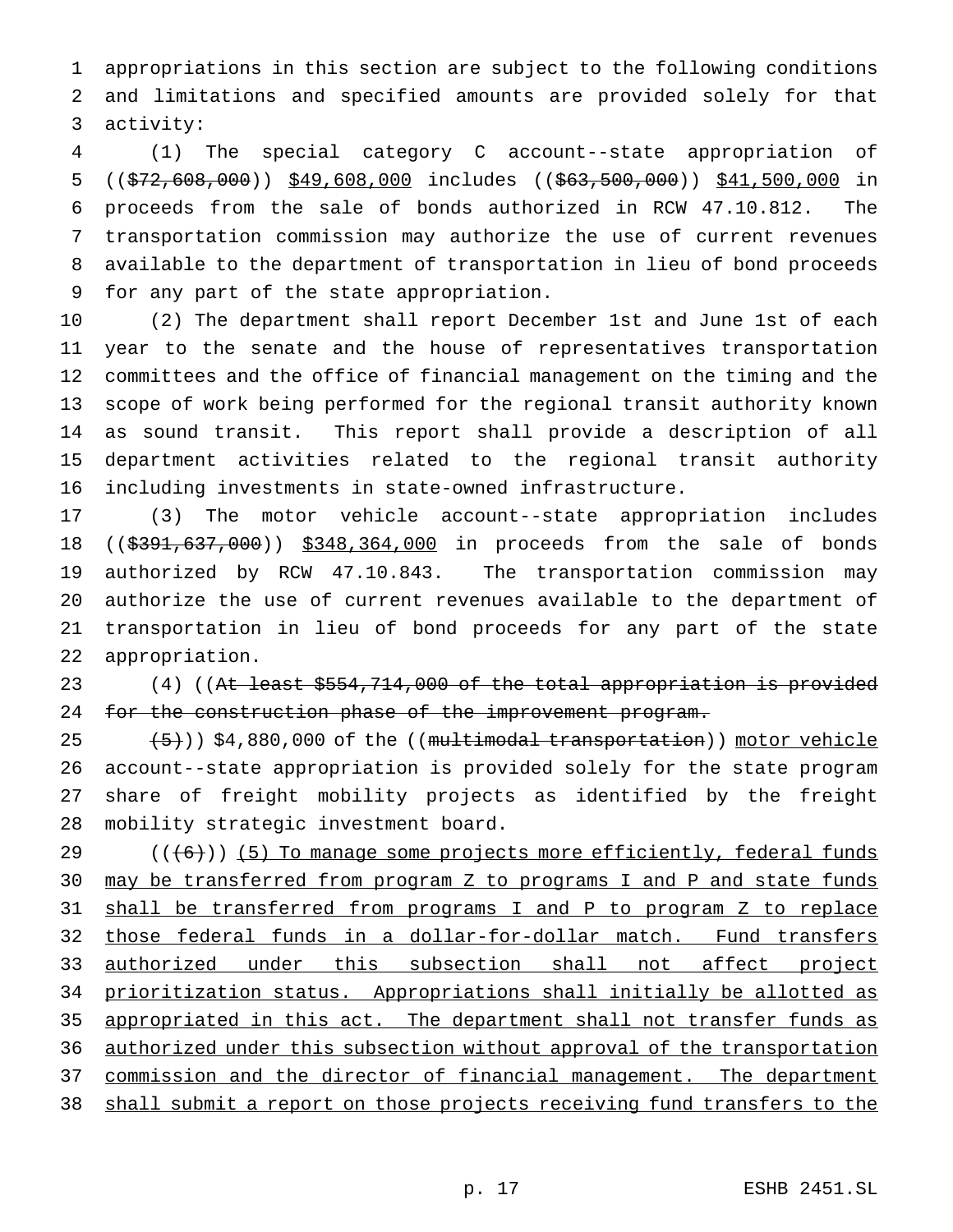1 transportation committees of the senate and house of representatives by

2 December 1, 2002.

 (6) The motor vehicle account--state appropriation includes \$3,898,000 in unexpended proceeds from the January 2001 bond sale authorized in RCW 47.10.834 for the Tacoma Narrows bridge project. The transportation commission may authorize the use of current revenues available to the department of transportation in-lieu of bond proceeds for any part of the state appropriation.

9 (7) The Tacoma narrows toll bridge account--state appropriation 10 includes \$800,000,000 in proceeds from the sale of bonds authorized by 11 RCW 47.10.843.

12 (8) Upon completion of the Vancouver high-occupancy vehicle lanes 13 pilot project that began on October 28, 2001, and concludes October 28, 14 2002, the department of transportation may only proceed with future 15 high-occupancy vehicle lane projects in counties with a population of 16 300,000 or more that border the state of Oregon, when vehicle spaces at 17 park and ride lots within the county are two and one-half times the 18 capacity in existence on January 1, 2002, or if the Interstate 5 bridge 19 over the Columbia River is retrofitted to include four southbound 20 general purpose lanes. 21 **\*Sec. 216 was partially vetoed. See message at end of chapter.** 22 **Sec. 217.** 2001 2nd sp.s. c 14 s 218 (uncodified) is amended to

23 read as follows: 24 **FOR THE DEPARTMENT OF TRANSPORTATION--TRANSPORTATION ECONOMIC** 25 **PARTNERSHIPS--PROGRAM K--OPERATING**

26 Motor Vehicle Account--State Appropriation . . . \$ ((1,153,000))  $27$  and  $1,448,000$ 

28 The appropriation in this section is subject to the following 29 conditions and limitations: \$300,000 of the motor vehicle account-- 30 state appropriation is provided solely for a study of private-public 31 partnerships in transportation. The department of transportation shall 32 provide staff support to a legislative oversight committee that will 33 manage a study of public-private partnerships in transportation. The 34 legislative oversight committee will consist of three members from each 35 caucus in each house of the legislature, appointed by the leadership of 36 the legislators' respective caucus. The legislative oversight 37 committee shall analyze and make recommendations on: (1) The barriers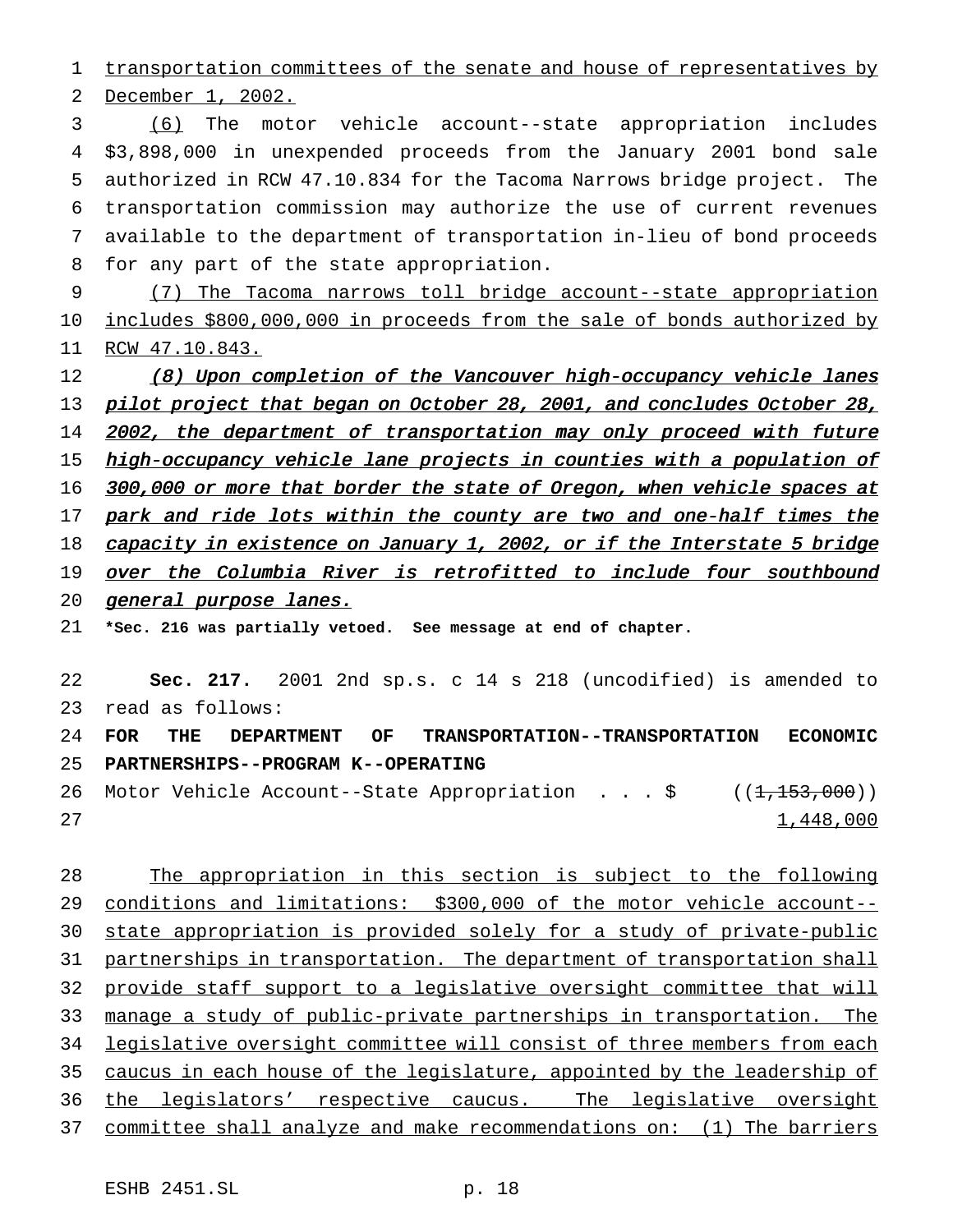1 that prevent the private sector from providing transportation services, which could include ferry, bus, or monorail; (2) the use of public- private partnerships nationally and the experiences of other states in 4 using public-private partnerships; (3) the public-private opportunities for transportation projects in Washington; and (4) the advantages and disadvantages of the financing options available for public-private partnerships. The legislative oversight committee shall report its findings and recommendations to the legislature by December 1, 2003.

 **Sec. 218.** 2001 2nd sp.s. c 14 s 220 (uncodified) is amended to read as follows:

 **FOR THE DEPARTMENT OF TRANSPORTATION--HIGHWAY MAINTENANCE--PROGRAM M** 12 Motor Vehicle Account--State Appropriation . . . \$ ((275,394,000)) 275,380,000 Motor Vehicle Account--Federal Appropriation . . \$ 512,000 Motor Vehicle Account--Private/Local 16 Appropriation . . . . . . . . . . . . . . \$ 4,067,000 17 TOTAL APPROPRIATION . . . . . . . . \$ ((<del>279,973,000</del>)) 279,959,000

 The appropriations in this section are subject to the following conditions and limitations and specified amounts are provided solely for that activity:

 (1) If portions of the appropriations in this section are required to fund maintenance work resulting from major disasters not covered by federal emergency funds such as fire, flooding, and major slides, supplemental appropriations will be requested to restore state funding for ongoing maintenance activities.

 (2) The department shall request an unanticipated receipt for any federal moneys received for emergency snow and ice removal and shall place an equal amount of the motor vehicle account--state into unallotted status. This exchange shall not affect the amount of funding available for snow and ice removal.

 **Sec. 219.** 2001 2nd sp.s. c 14 s 221 (uncodified) is amended to read as follows:

**FOR THE DEPARTMENT OF TRANSPORTATION--PRESERVATION--PROGRAM P**

 Motor Vehicle Account--State Appropriation ...\$ ((90,760,000)) 139,334,000

p. 19 ESHB 2451.SL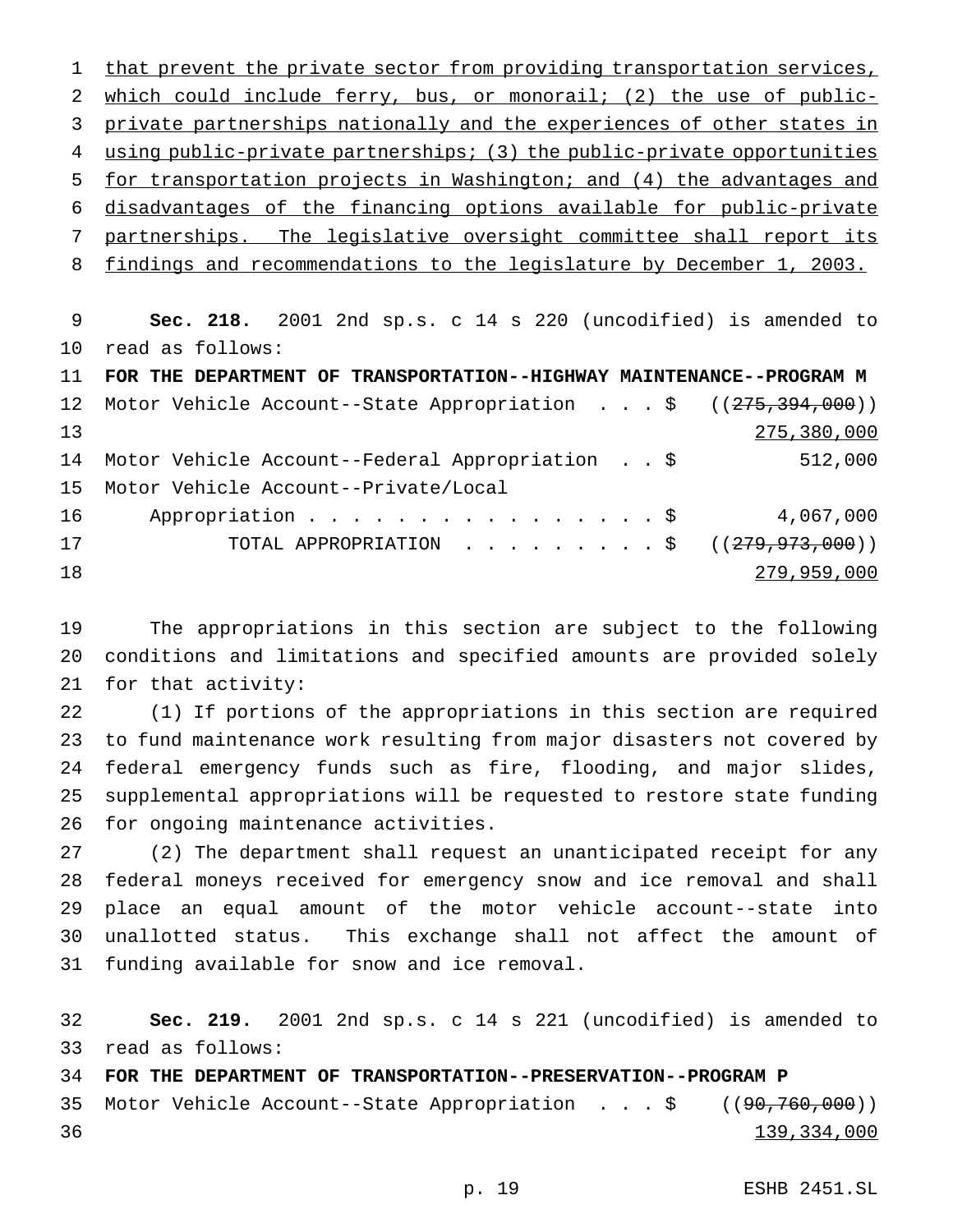1 Motor Vehicle Account--Federal Appropriation . . \$ ((318,795,000)) 341,124,000 Motor Vehicle Account--Private/Local 4 Appropriation . . . . . . . . . . . . . . \$ ((8,717,000)) 7,202,000 Multimodal Transportation Account--State 7 Appropriation . . . . . . . . . . . . . . . \$ ((64,218,000)) 8 14,000,000 Multimodal Transportation Account--Federal 10 Appropriation . . . . . . . . . . . . . . \$ ((<del>95,682,000</del>)) 56,000,000 12 TOTAL APPROPRIATION . . . . . . . . \$ ((<del>578,172,000</del>)) 557,660,000

 The appropriations in this section are subject to the following conditions and limitations and specified amounts are provided solely for that activity:

 (1) If portions of the appropriations in this section are required to fund preservation work resulting from major disasters not covered by federal emergency funds such as fire, flooding, and major slides, supplemental appropriations will be requested to restore state funding for ongoing maintenance activities.

 (2) The motor vehicle account--state appropriation includes 23 ((\$6,524,000 for earthquake repairs and to match federal emergency 24 relief funds. This amount includes)) \$3,750,000 in proceeds from the sale of bonds authorized in RCW 47.10.761 and 47.10.762 for emergency 26 purposes. The transportation commission may authorize the use of current revenues available to the department of transportation in lieu 28 of bond proceeds for any part of the state appropriation.

29 (3) The motor vehicle account--state appropriation includes \$9,183,000 in proceeds from the sale of bonds authorized by RCW 47.10.843. The transportation commission may authorize the use of current revenues available to the department in lieu of bond proceeds 33 for any part of the state appropriation.

 (4) The department of transportation is authorized to maximize the use of federal and state funds to implement the provisions of this section.

37 ((<del>(4) \$471,763,000 of the total appropriation is provided for the</del> construction phase of the preservation program.))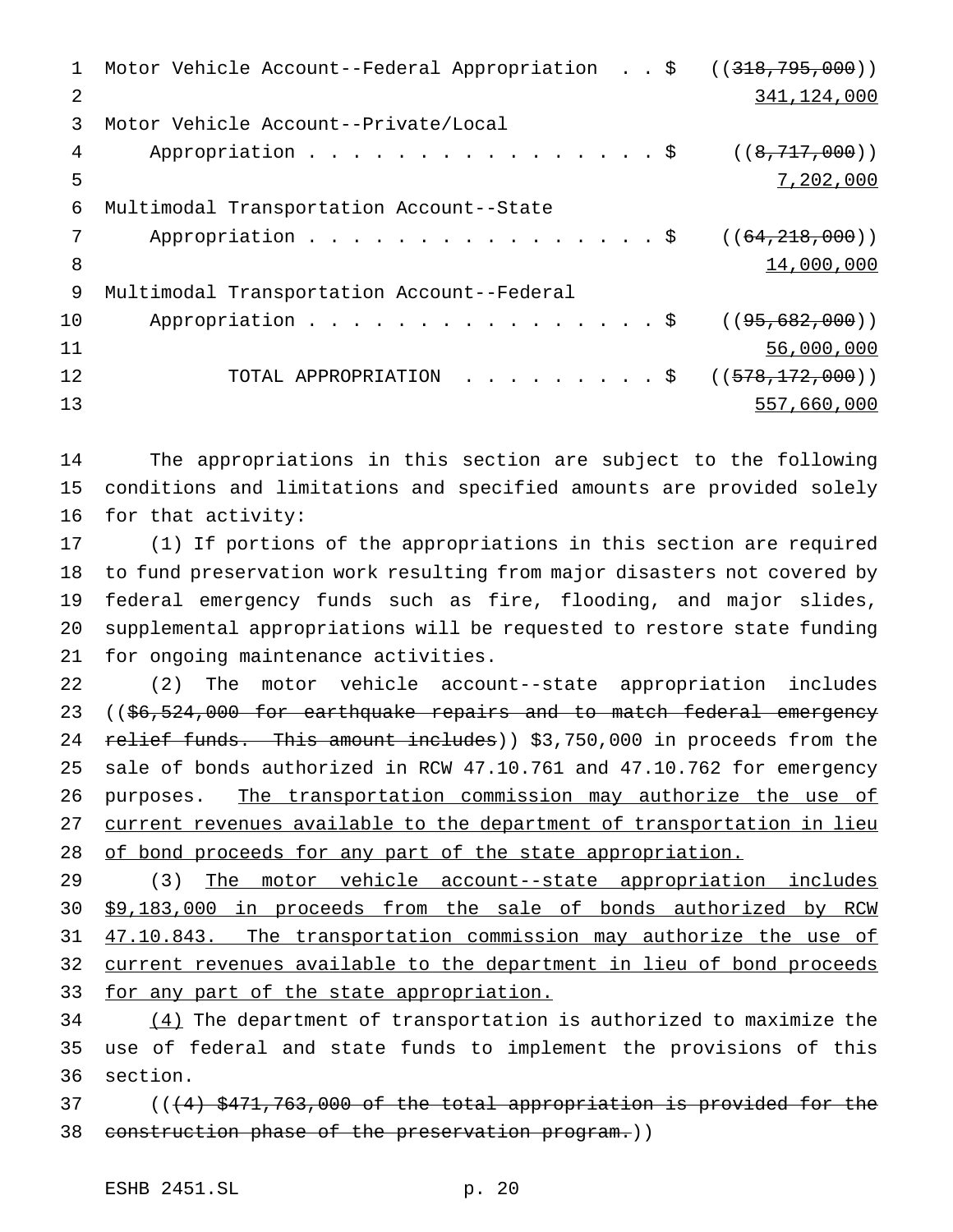(5) The motor vehicle account--federal appropriation and the multimodal transportation account--federal appropriation are transferable between each other to ensure efficient funds management and program delivery.

5 (6) To manage some projects more efficiently, federal funds may be 6 transferred from program Z to programs I and P and state funds shall be 7 transferred from programs I and P to program Z to replace those federal 8 funds in a dollar-for-dollar match. Fund transfers authorized under 9 this subsection shall not affect project prioritization status. 10 Appropriations shall initially be allotted as appropriated in this act. 11 The department may not transfer funds as authorized under this 12 subsection without approval of the transportation commission and the 13 director of financial management. The department shall submit a report 14 on those projects receiving fund transfers to the transportation 15 committees of the senate and house of representatives by December 1, 16 2002.

17 (7) The department of transportation, with approval of the 18 transportation commission, shall expend up to \$3,000,000 of the motor 19 vehicle account--state appropriation on the incident response program. 20 Spending on other projects within the preservation program shall be 21 adjusted to accommodate these expenditures.

22 (8) The department of transportation, with approval of the 23 transportation commission, shall expend funds appropriated under this 24 section on the Alaska Way viaduct. Spending on other projects within 25 the preservation program shall be adjusted to accommodate these 26 expenditures.

 **Sec. 220.** 2001 2nd sp.s. c 14 s 222 (uncodified) is amended to read as follows: **FOR THE DEPARTMENT OF TRANSPORTATION--TRAFFIC OPERATIONS--PROGRAM Q--OPERATING** Motor Vehicle Account--State Appropriation ...\$ 32,402,000 Motor Vehicle Account--Private/Local 33 Appropriation . . . . . . . . . . . . . . . \$ 125,000 TOTAL APPROPRIATION .........\$ 32,527,000

| 35 |  | The appropriations in this section are subject to the following          |  |  |  |  |  |
|----|--|--------------------------------------------------------------------------|--|--|--|--|--|
|    |  | 36 conditions and limitations: If Senate Bill No. 5949 is enacted in the |  |  |  |  |  |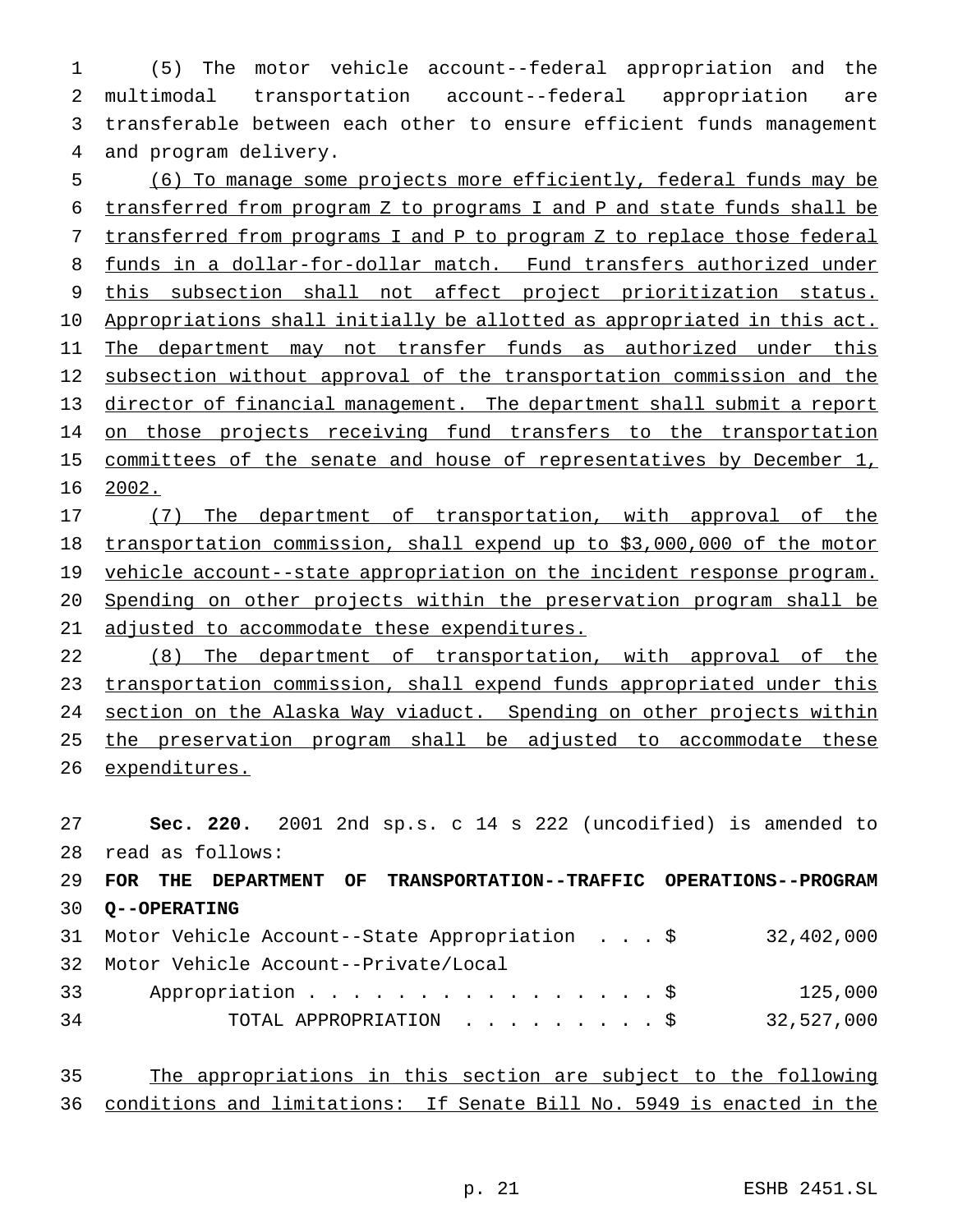form passed by the legislature, \$518,000 of the motor vehicle account-- state appropriation shall lapse. **Sec. 221.** 2001 2nd sp.s. c 14 s 224 (uncodified) is amended to read as follows: **FOR THE DEPARTMENT OF TRANSPORTATION--TRANSPORTATION MANAGEMENT AND SUPPORT--PROGRAM S** State Patrol Highway Account--State Appropriation................\$ 926,000 9 Motor Vehicle Account--State Appropriation . . . \$ ((94,632,000)) 95,755,000 Motor Vehicle Account--Federal Appropriation . . \$ 2,654,000 Puget Sound Ferry Operations Account-- State Appropriation.............\$ 6,642,000 Multimodal Transportation Account--State 15 Appropriation . . . . . . . . . . . . . . \$ ((2,082,000))  $1,397,000$ 17 TOTAL APPROPRIATION . . . . . . . . \$ ((<del>106,936,000</del>)) 107,374,000

19 The appropriations in this section are subject to the following conditions and limitations: \$67,000 of the motor vehicle account-- 21 state appropriation is provided solely for the department of transportation to work jointly with the department of natural 23 resources, the military department, and the Washington state patrol, in coordination with the state interoperability executive committee, on the development and implementation of a secure geographical information system (GIS) database to illustrate locations and specifications of statewide radio and microwave towers.

 **Sec. 222.** 2001 2nd sp.s. c 14 s 225 (uncodified) is amended to read as follows: **FOR THE DEPARTMENT OF TRANSPORTATION--TRANSPORTATION PLANNING, DATA, AND RESEARCH--PROGRAM T** Motor Vehicle Account--State Appropriation ...\$ ((18,250,000)) 11,496,000 Motor Vehicle Account--Federal Appropriation . . \$ 18,800,000 Multimodal Transportation Account--State 36 Appropriation . . . . . . . . . . . . . . . \$ 987,000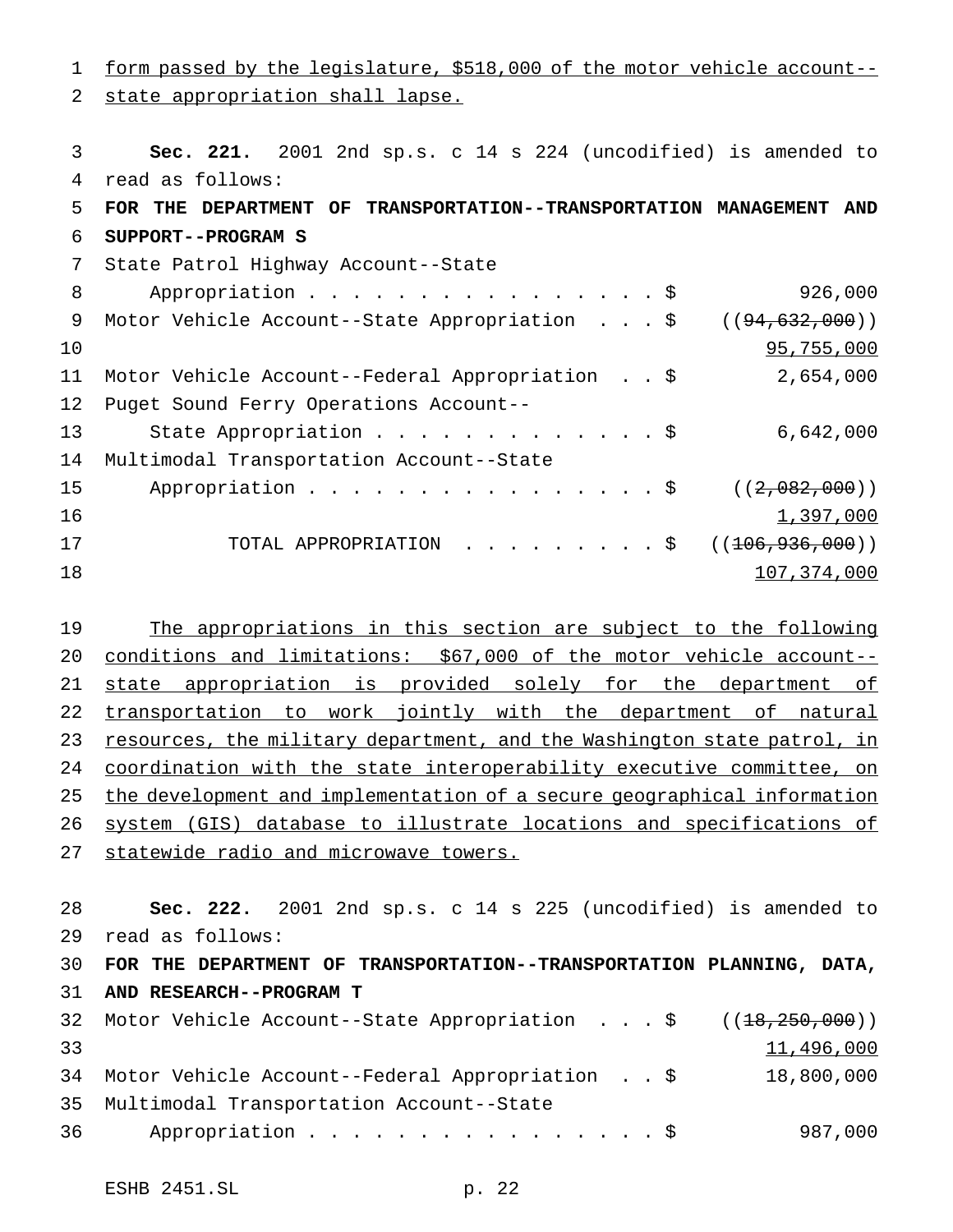|               | 1 Multimodal Transportation Account--Federal        |            |
|---------------|-----------------------------------------------------|------------|
|               | Appropriation \$ 2,000,000<br>$\mathbf{2}$          |            |
| $\mathcal{R}$ | TOTAL APPROPRIATION $\ldots$ , ( $(40, 037, 000)$ ) |            |
| 4             |                                                     | 33,283,000 |

 The appropriations in this section are subject to the following conditions and limitations and the specified amount is provided solely for that activity:

8  $((+1))$  The motor vehicle account--state appropriation includes \$1,000,000 distributed under RCW 46.68.110(2):

 $((+a))$   $(1)$  \$500,000 of the distribution under RCW 46.68.110(2) is to be used solely by the department of transportation to collect and enter collision reports into the statewide collision reporting system for local roadway planning and safety analysis.

 $((+b))$   $(2)$  \$500,000 of the distribution under RCW 46.68.110(2) is provided solely to the department of transportation for the Washington strategic freight transportation analysis. The department shall work with the transportation research center to conduct an origin and destination study to determine the impacts of trade-related truck traffic and other truck impacts on the highway system. The department may also conduct other research elements, including, but not limited to, freight corridor identification, strategic resource access, and road network review.

23  $((2)$   $$6,754,000$  of the motor vehicle account--state appropriation 24 is provided for the implementation of Senate Bill No. 5749 in the form 25 enacted by the legislature. If Senate Bill No. 5749 is not enacted in 26 the form passed by the legislature by July 31, 2001, this funding shall  $27 \quad \text{tapse.}$ )

 **Sec. 223.** 2001 2nd sp.s. c 14 s 226 (uncodified) is amended to read as follows:

 **FOR THE DEPARTMENT OF TRANSPORTATION--CHARGES FROM OTHER AGENCIES-- PROGRAM U**

 Payments in this section represent charges from other state agencies to the department of transportation.

 (1) FOR PAYMENT OF DEPARTMENT OF GENERAL ADMINISTRATION OFFICE OF RISK MANAGEMENT FEES

 Motor Vehicle Account--State Appropriation ...\$ 464,000 Puget Sound Ferry Operations--State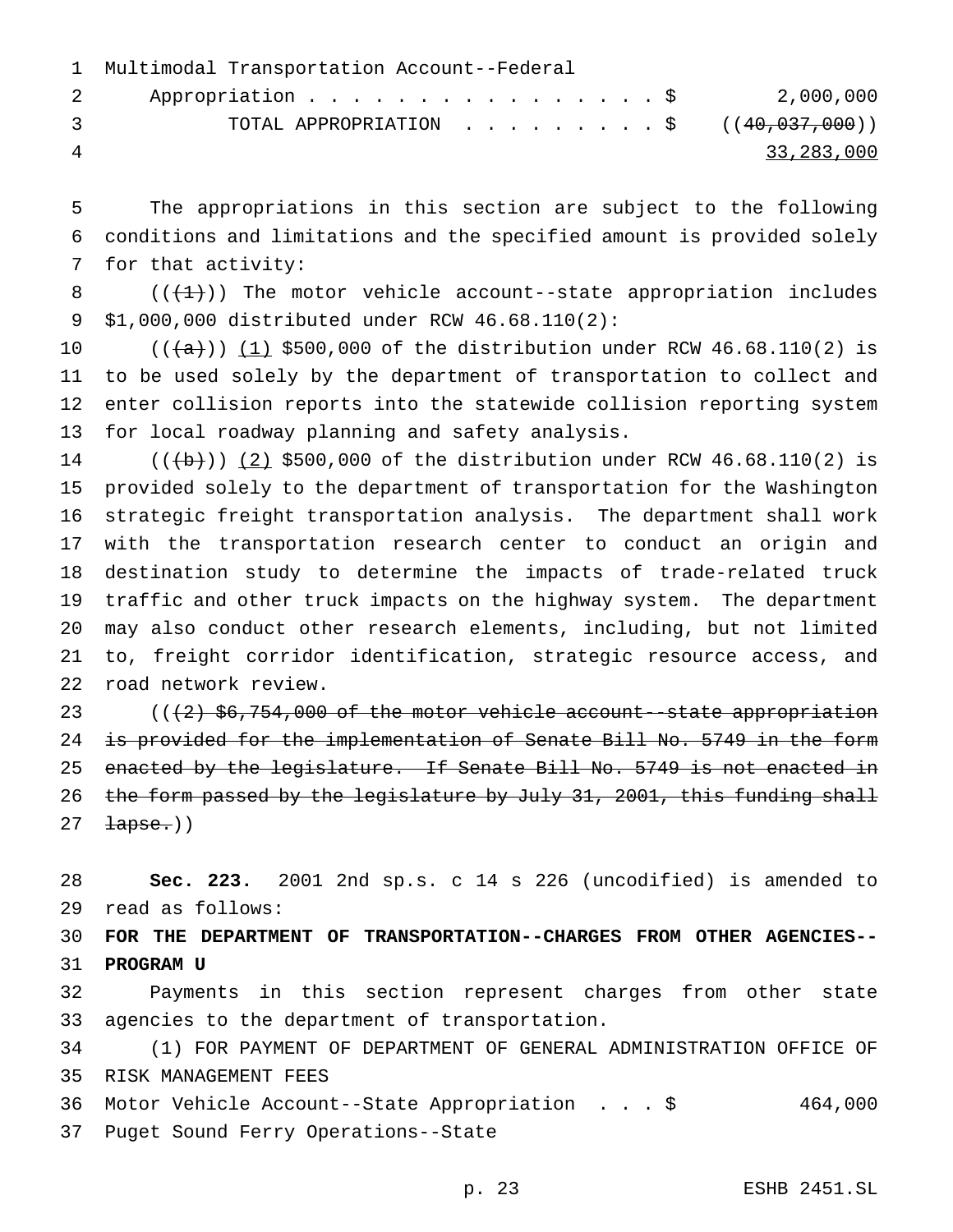1 Appropriation . . . . . . . . . . . . . . . \$ 154,000 (2) FOR PAYMENT OF COSTS OF THE OFFICE OF THE STATE AUDITOR 3 Motor Vehicle Account--State Appropriation . . . \$ ((731,000)) 713,000 (3) FOR PAYMENT OF COSTS OF DEPARTMENT OF GENERAL ADMINISTRATION FACILITIES AND SERVICES AND CONSOLIDATED MAIL SERVICES 7 Motor Vehicle Account--State Appropriation . . . \$ ((4,128,000)) 8 4,047,000 (4) FOR PAYMENT OF COSTS OF THE DEPARTMENT OF PERSONNEL 10 Motor Vehicle Account--State Appropriation . . . \$ ((2,240,000)) 2,237,000 (5) FOR PAYMENT OF SELF-INSURANCE LIABILITY PREMIUMS AND ADMINISTRATION 14 Motor Vehicle Account--State Appropriation . . . \$ ((<del>13,892,000</del>)) 28,755,000 Motor Vehicle Fund--Puget Sound Ferry Operations Account-- 17 State Appropriation . . . . . . . . . . . . \$ 4,204,000

 The office of risk management shall evaluate the risk pool premium assessments to ensure that proper tracking, measuring, and reporting methods have been utilized to ensure funding equity has been maintained. "Funding equity" includes but is not limited to demonstrating that premiums assessed to the department of transportation will, over time, not exceed claims paid in order to ensure that premiums paid by the department of transportation are not unconstitutionally expended for nonhighway purposes. The office of risk management shall make a full report of its findings to the legislature no later than January 15, 2002.

 (6) FOR PAYMENT OF COSTS OF OFFICE OF MINORITY AND WOMEN'S BUSINESS ENTERPRISES Motor Vehicle Account--State Appropriation ...\$ 251,000 (7) FOR PAYMENT OF THE DEPARTMENT OF GENERAL ADMINISTRATION CAPITAL PROJECTS SURCHARGE Motor Vehicle Account--State Appropriation ...\$ 1,547,000 (8) FOR ARCHIVES AND RECORDS MANAGEMENT 35 Motor Vehicle Account--State Appropriation . . . \$ ((469,000)) 457,000 37 TOTAL APPROPRIATION . . . . . . . . \$ ((<del>28,080,000</del>))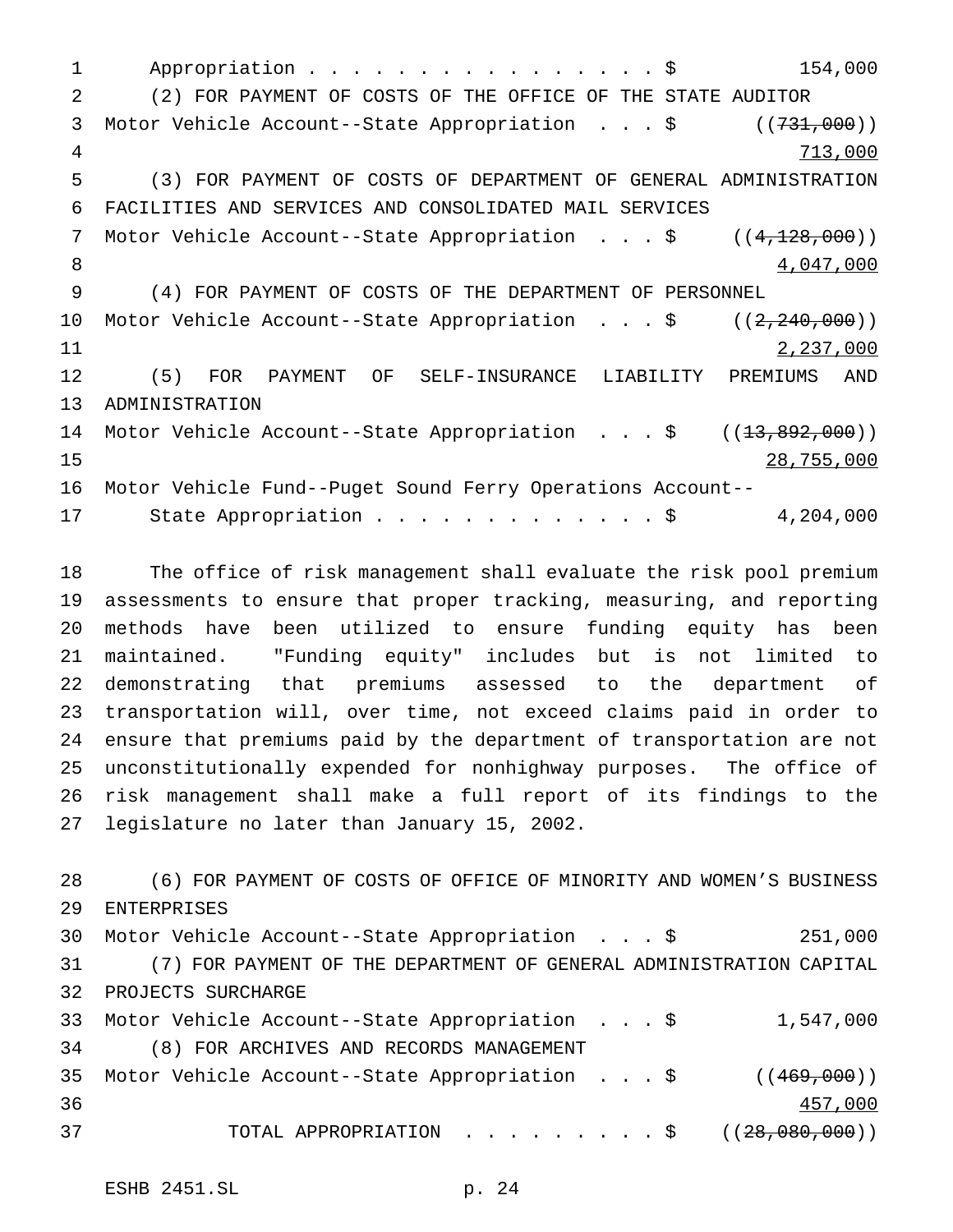42,829,000

 **Sec. 224.** 2001 2nd sp.s. c 14 s 227 (uncodified) is amended to read as follows: **FOR THE DEPARTMENT OF TRANSPORTATION--PUBLIC TRANSPORTATION--PROGRAM V** Multimodal Transportation Account--State 6 Appropriation . . . . . . . . . . . . . . . \$ ((11,160,000)) 10,960,000 Multimodal Transportation Account--Federal 9 Appropriation . . . . . . . . . . . . . . . \$ 3,074,000 Multimodal Transportation Account-- Private/Local Appropriation.........\$ 205,000 12 TOTAL APPROPRIATION .........\$ ((<del>14,439,000</del>)) 13 **Sec. 225.** 2001 2nd sp.s. c 14 s 228 (uncodified) is amended to read as follows: **FOR THE DEPARTMENT OF TRANSPORTATION--WASHINGTON STATE FERRIES CONSTRUCTION--PROGRAM W** Motor Vehicle Account--State 19 Appropriation . . . . . . . . . . . . . . . \$ ((<del>144,404,000</del>)) 20 134,390,000 Motor Vehicle Account--Federal 22 Appropriation . . . . . . . . . . . . . . . \$ 37,472,000 Passenger Ferry Account--State Appropriation . . \$ 1,500,000 Passenger Ferry Account--Federal 25 Appropriation . . . . . . . . . . . . . . . \$ 4,000,000 26 TOTAL APPROPRIATION . . . . . . . . \$ ((<del>187,376,000</del>)) 177,362,000

 The appropriations in this section are provided for improving the Washington state ferry system, including, but not limited to, vessel acquisition, vessel construction, major and minor vessel improvements, and terminal construction and improvements. The appropriations in this section are subject to the following conditions and limitations and specified amounts are provided solely for that activity:

 (1) The motor vehicle account--state appropriation includes \$50,000,000 in proceeds from the sale of bonds authorized by RCW 47.10.843 for vessel and terminal acquisition, major and minor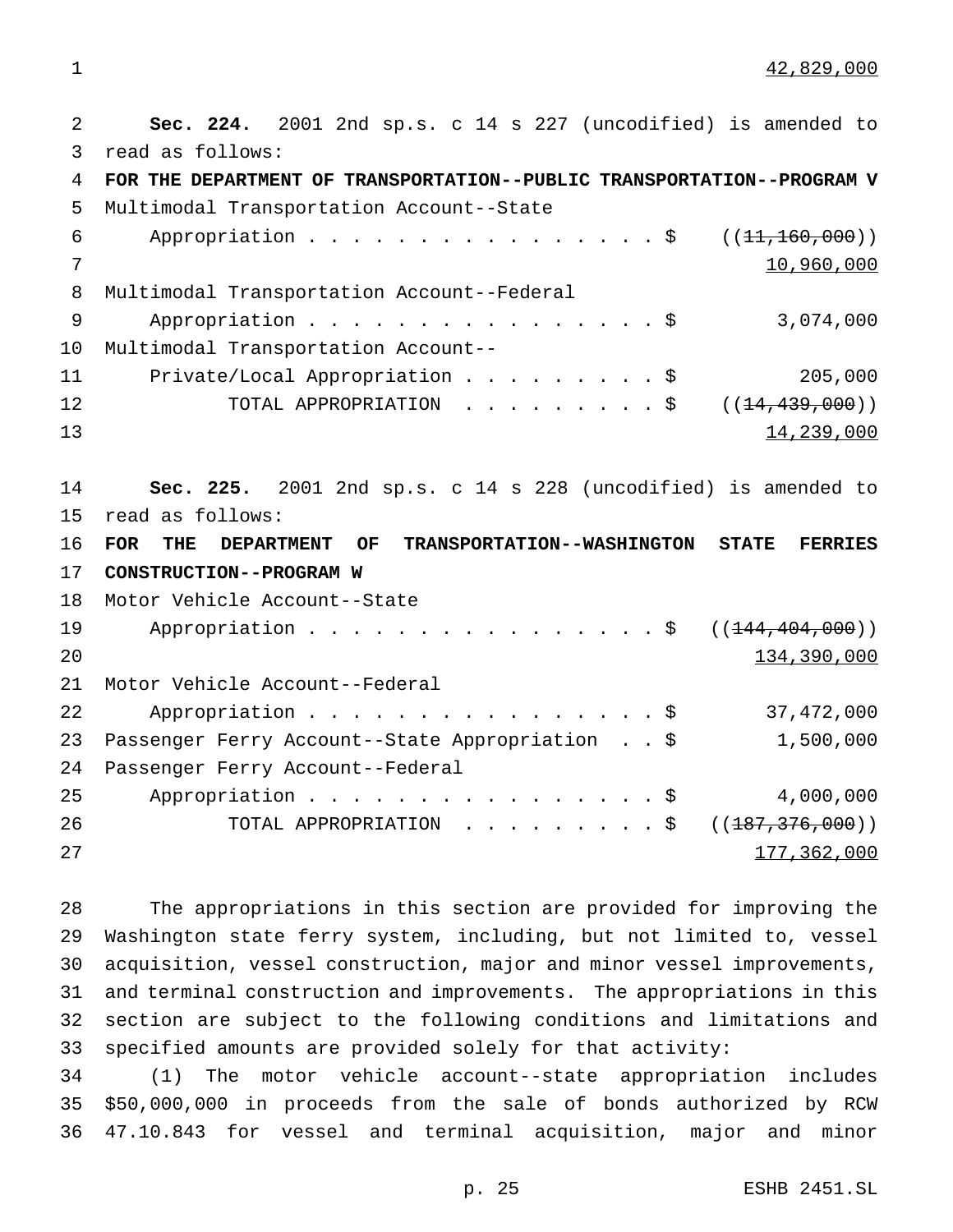improvements, and long lead time materials acquisition for the Washington state ferries. The transportation commission may authorize the use of current revenues available to the motor vehicle account in lieu of bond proceeds for any part of the state appropriation.

 (2) Appropriations in this section include funding for the purchase or lease-purchase of one passenger ferry and assume the proceeds of the sale of the MV Kalama and MV Skagit passenger ferries shall be deposited in the passenger ferry account.

 (3) The department shall provide staff support to a legislative oversight committee that will manage a study of the Eagle Harbor maintenance facility. The legislative oversight committee shall consist of two members from each caucus in each house of the legislature, appointed by the leadership of the members' respective caucus. The department shall issue a request for proposals on behalf of the legislative oversight committee for an outside consulting firm to conduct a study on the preservation, replacement, or supplementation of the Eagle Harbor maintenance facility. The study must analyze: (a) The costs and benefits to preserve and maintain or relocate the facility; (b) the impact of Eagle Harbor employment on the local community and Kitsap county; and (c) a recommendation on future investment in the Eagle Harbor maintenance facility or possible alternatives. The contractor and the legislative oversight committee must report back to the legislature's transportation committees no later than December 10, 2002.

 **Sec. 226.** 2001 2nd sp.s. c 14 s 229 (uncodified) is amended to read as follows:

**FOR THE DEPARTMENT OF TRANSPORTATION--MARINE--PROGRAM X**

 Puget Sound Ferry Operations Account--State 29 Appropriation . . . . . . . . . . . . . . . \$ ((321,673,000)) 311,312,000

 The appropriation in this section is subject to the following conditions and limitations and specified amounts are provided solely for that activity:

 (1) The appropriation is based on the budgeted expenditure of ((\$46,881,000)) \$35,159,000 for vessel operating fuel in the 2001-2003 biennium. If the actual cost of fuel is less than this budgeted amount, the excess amount may not be expended. If the actual cost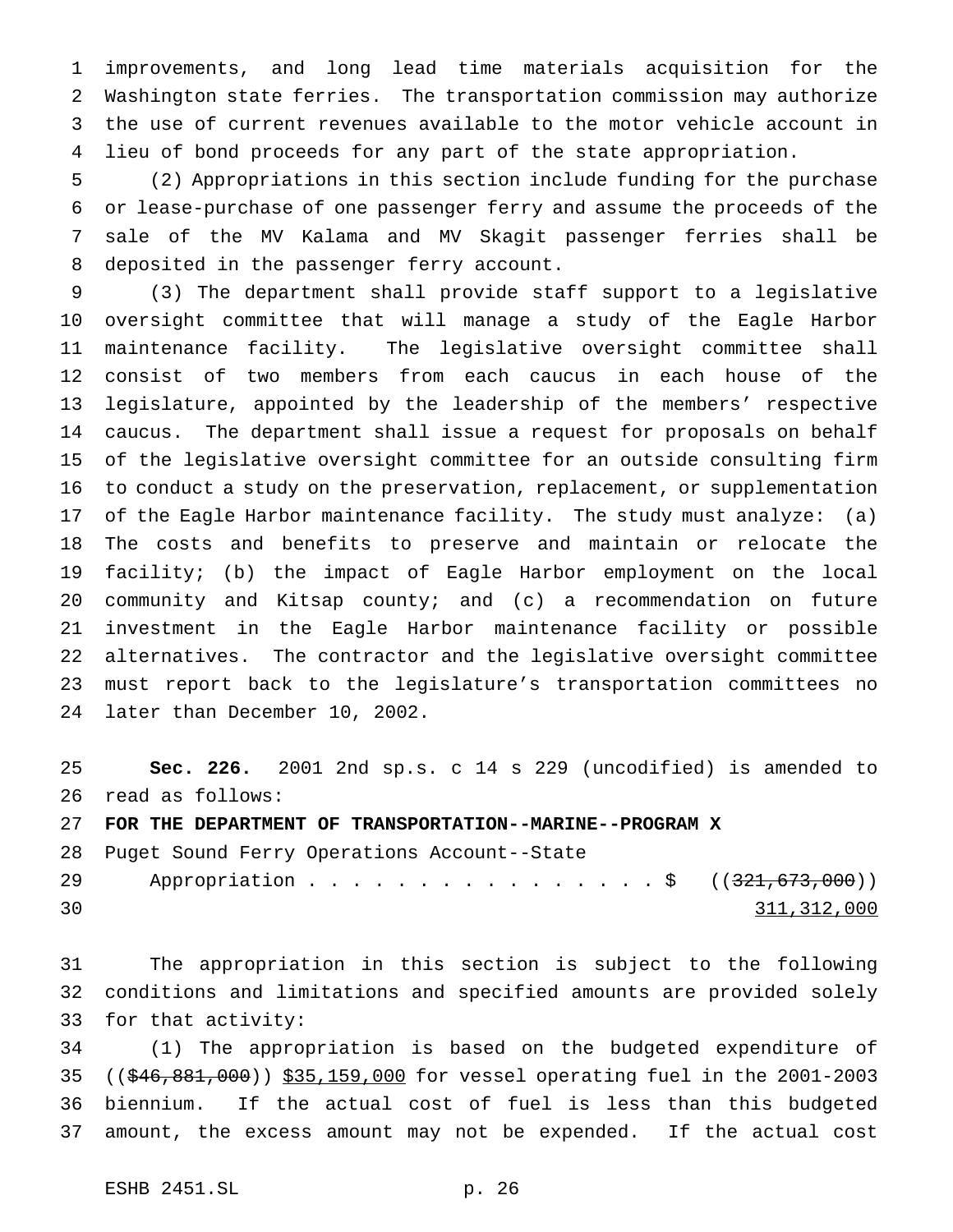exceeds this amount, the department shall request a supplemental appropriation.

 (2) The appropriation provides for the compensation of ferry employees. The expenditures for compensation paid to ferry employees during the 2001-2003 biennium may not exceed ((\$206,696,000)) \$207,065,000 plus a dollar amount, as prescribed by the office of financial management, that is equal to any insurance benefit increase granted general government employees in excess of \$432.82 a month annualized per eligible marine employee multiplied by the number of eligible marine employees for the respective fiscal year, a dollar amount as prescribed by the office of financial management for costs associated with pension amortization charges, and a dollar amount prescribed by the office of financial management for salary increases during the 2001-2003 biennium. For the purposes of this section, the expenditures for compensation paid to ferry employees shall be limited to salaries and wages and employee benefits as defined in the office of financial management's policies, regulations, and procedures named under objects of expenditure "A" and "B" (7.2.6.2).

 The prescribed salary and insurance benefit increase or decrease dollar amount that shall be allocated from the governor's compensation appropriations is in addition to the appropriation contained in this section and may be used to increase or decrease compensation costs, effective July 1, 2001, and thereafter, as established in the 2001-2003 general fund operating budget.

 (3) The department shall issue a request for information from entities interested in purchasing advertising on board Washington state ferry vessels. The department shall evaluate the proposals and report back to the legislature's transportation committees in January 2002 regarding the potential for revenue from different types of advertising.

 (4) The department may enter into contracts with private vendors to sell ferry tickets and medium at locations other than Washington state ferry terminals or facilities.

 (a) The department may enter into the contracts only (i) with private vendors that are already established businesses offering goods for sale to the general public; and (ii) if it determines that the vendor's established location has the potential to serve a significant percentage of the customers using a particular ferry route.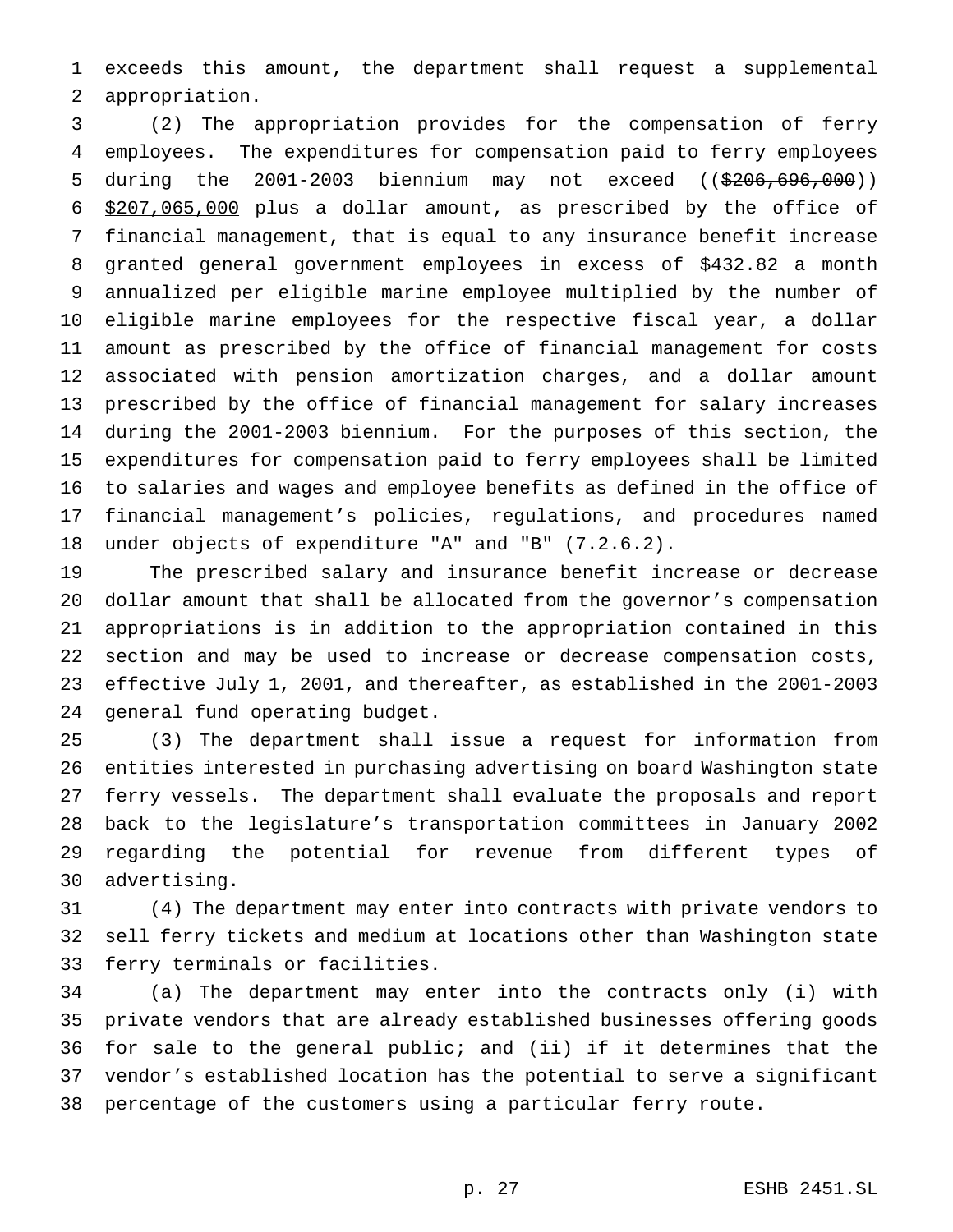(b) The department may adopt necessary rules and procedures to allow the use of credit and debit cards to purchase ferry tickets or medium from a private vendor who has contracted with the department to sell ferry tickets or medium. The department may establish a convenience fee to be paid by all persons purchasing ferry tickets and medium at locations other than Washington state ferry terminals or facilities. The convenience fee must be sufficient to offset the charges imposed on the department by the credit and debit card companies. In no event may the use of credit or debit cards authorized by this section create a loss of revenue to the state. The use of a personal credit card does not rely upon the credit of the state as prohibited by Article VIII, section 5 of the state Constitution.

13 (5) ((The legislature recognizes that projected revenues to the Puget Sound ferry operating account for the 2001-2003 biennium may be up to \$30,000,000 less than what is required to fund the appropriation provided in this section. The legislature intends to fully evaluate 17 the extent of the shortfall and make a supplemental appropriation 18 during the 2002 legislative session.)) The legislature recognizes the 19 value of a regional fare collection system to promote intermodal travel 20 throughout Washington state ferries' Puget Sound service area and 21 therefore encourages the department to resume participation in the 22 regional fare coordination project (smart card). The department shall 23 develop a request for funding of the on-going operating costs 24 associated with the regional fare coordination project and shall present this request to the 2003 legislature. The request for funding 26 shall be sufficient to support a system that prevents the disclosure of personally identifying information of persons who use a smart card to 28 facilitate payment of ferry fares. The requested system may facilitate the disclosure of aggregate information on fare collection to governmental agencies or groups concerned with public transportation or 31 public safety as long as the data does not contain any personally identifying information. The requested system shall not prevent the 33 release of personally identifying information to law enforcement agencies when required by a subpoena.

 **Sec. 227.** 2001 2nd sp.s. c 14 s 230 (uncodified) is amended to read as follows:

**FOR THE DEPARTMENT OF TRANSPORTATION--RAIL--PROGRAM Y--OPERATING**

Multimodal Transportation Account--State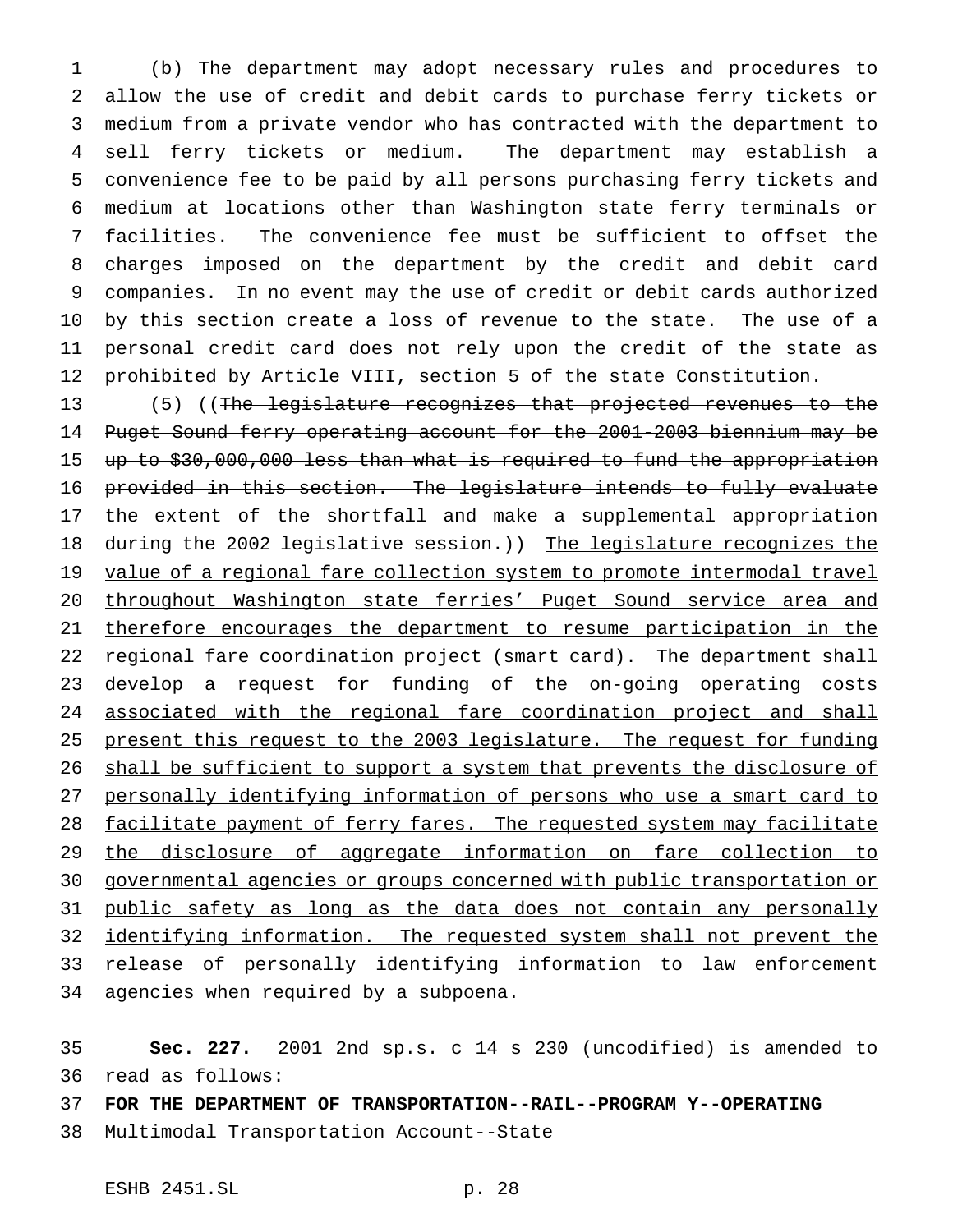1 Appropriation . . . . . . . . . . . . . . \$ ((32,704,000)) 33,001,000 **Sec. 228.** 2001 2nd sp.s. c 14 s 231 (uncodified) is amended to read as follows: **FOR THE DEPARTMENT OF TRANSPORTATION--RAIL--PROGRAM Y--CAPITAL** Essential Rail Assistance Account--State 7 Appropriation . . . . . . . . . . . . . . . \$ ((200,000)) 8 600,000 Multimodal Transportation Account--State 10 Appropriation . . . . . . . . . . . . . . \$ ((<del>11,610,000</del>)) 11 Multimodal Transportation Account--Federal 13 Appropriation . . . . . . . . . . . . . . . \$ 9,630,000 Washington Fruit Express Account--State 15 Appropriation . . . . . . . . . . . . . . . \$ 500,000 16 TOTAL APPROPRIATION . . . . . . . . \$ ((21,940,000)) 21,440,000

 The appropriations in this section are subject to the following conditions and limitations and specified amounts are provided solely for that activity:

 (1) \$2,000,000 of the multimodal transportation account--state appropriation is provided solely for the Grays Harbor loop project.

 (2) The entire Washington fruit express account is provided solely 24 to promote the shipment of a variety of agricultural products, 25 including, but not limited to, apples, pears, and potatoes.

 **Sec. 229.** 2001 2nd sp.s. c 14 s 232 (uncodified) is amended to read as follows:

```
28 FOR THE DEPARTMENT OF TRANSPORTATION--LOCAL PROGRAMS--PROGRAM
29 Z--OPERATING
30 Motor Vehicle Account--State Appropriation . . . $ ((6,231,000))
31 6,383,000
32 Motor Vehicle Account--Federal Appropriation . . $ 2,569,000
33 Multimodal Transportation Account--State
34 Appropriation . . . . . . . . . . . . . . . $ 150,000
35 TOTAL APPROPRIATION . . . . . . . . $ ((<del>8,950,000</del>))
36 9,102,000
```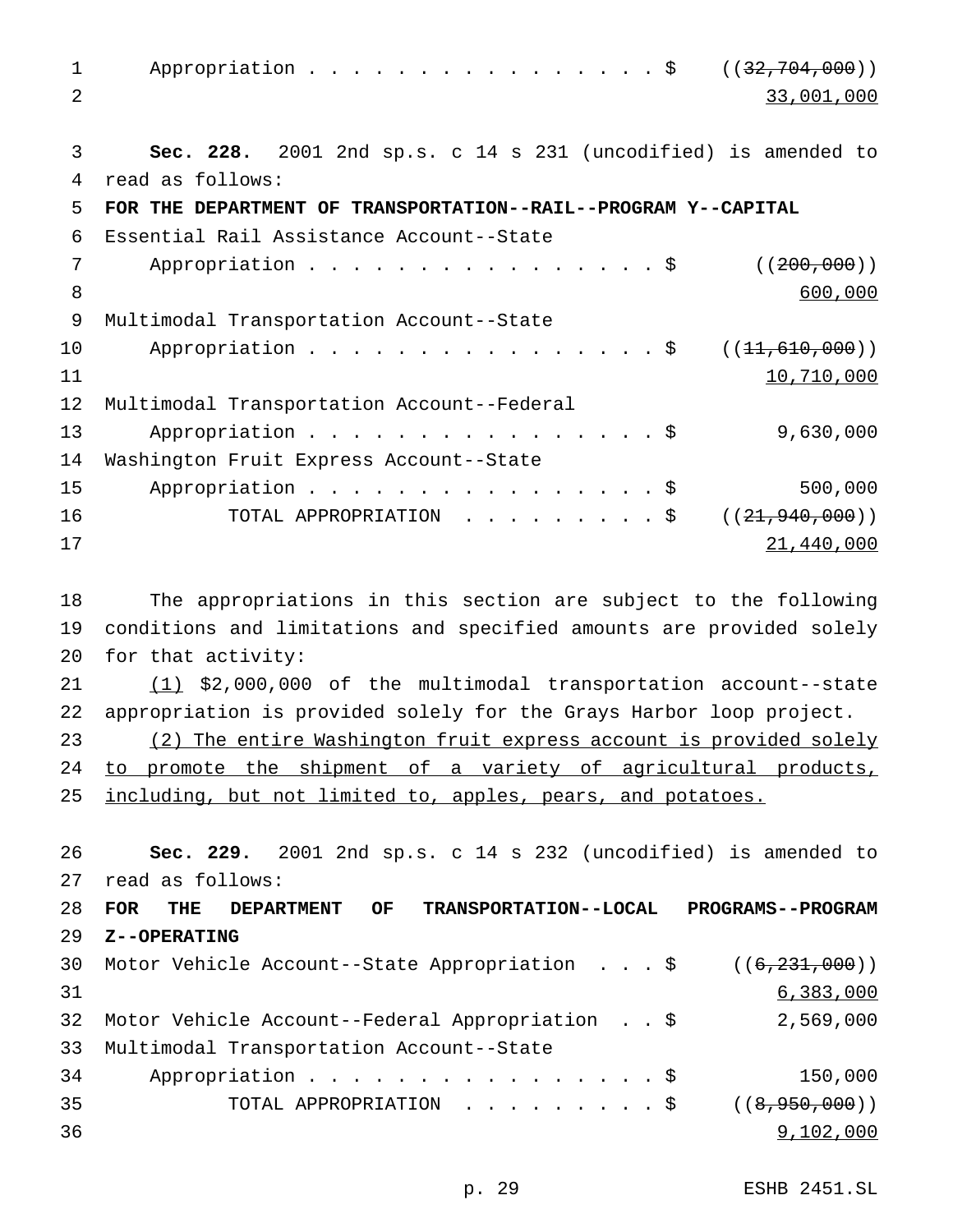The appropriations in this section are subject to the following conditions and limitations and specified amounts are provided solely for that activity:

 (1) The motor vehicle account--state appropriation includes \$150,000 distributed under RCW 46.68.110(2) that is provided to the Whatcom county council of governments for the sole purpose of developing and implementing a model of regional transportation governance. This model shall be developed in accordance with Recommendation 6 of the Blue Ribbon Commission on Transportation's final report.

 The council shall develop a model that can be used in other parts of the state and shall report to the transportation committees in the senate and house of representatives on the positive and negative aspects of the model as well as costs associated with it no later than June 30, 2002.

 (2) \$250,000 of the motor vehicle account--state appropriation is provided solely for a study of concurrency issues in urban areas marked by multiple contiguous jurisdictions. The study, lead by the city of Bellevue, will focus on the jurisdictions of Bellevue, Kirkland, Issaquah, and Redmond and will look at existing and unused methodologies for including development in neighboring jurisdictions in concurrency calculations. The study will also investigate what changes in state and local laws are needed in order to provide a more effective way of dealing with concurrency issues. By November 1, 2003, a report of the findings will be made to the transportation committees of the legislature. The appropriation in this subsection shall lapse unless 27 the participating cities provide \$100,000 for the study. To the extent possible, state funding for this subsection shall utilize funds allocated under RCW 46.68.110(2).

 (3) Up to \$500,000 of the motor vehicle account--state appropriation is provided solely for the study of alternatives for repairing or replacing the Seattle sea wall. The department's expenditure of funds provided in this subsection may not exceed the matching contribution provided by the city of Seattle for the study.

 **Sec. 230.** 2001 2nd sp.s. c 14 s 233 (uncodified) is amended to read as follows:

 **FOR THE DEPARTMENT OF TRANSPORTATION--LOCAL PROGRAMS--PROGRAM Z--CAPITAL**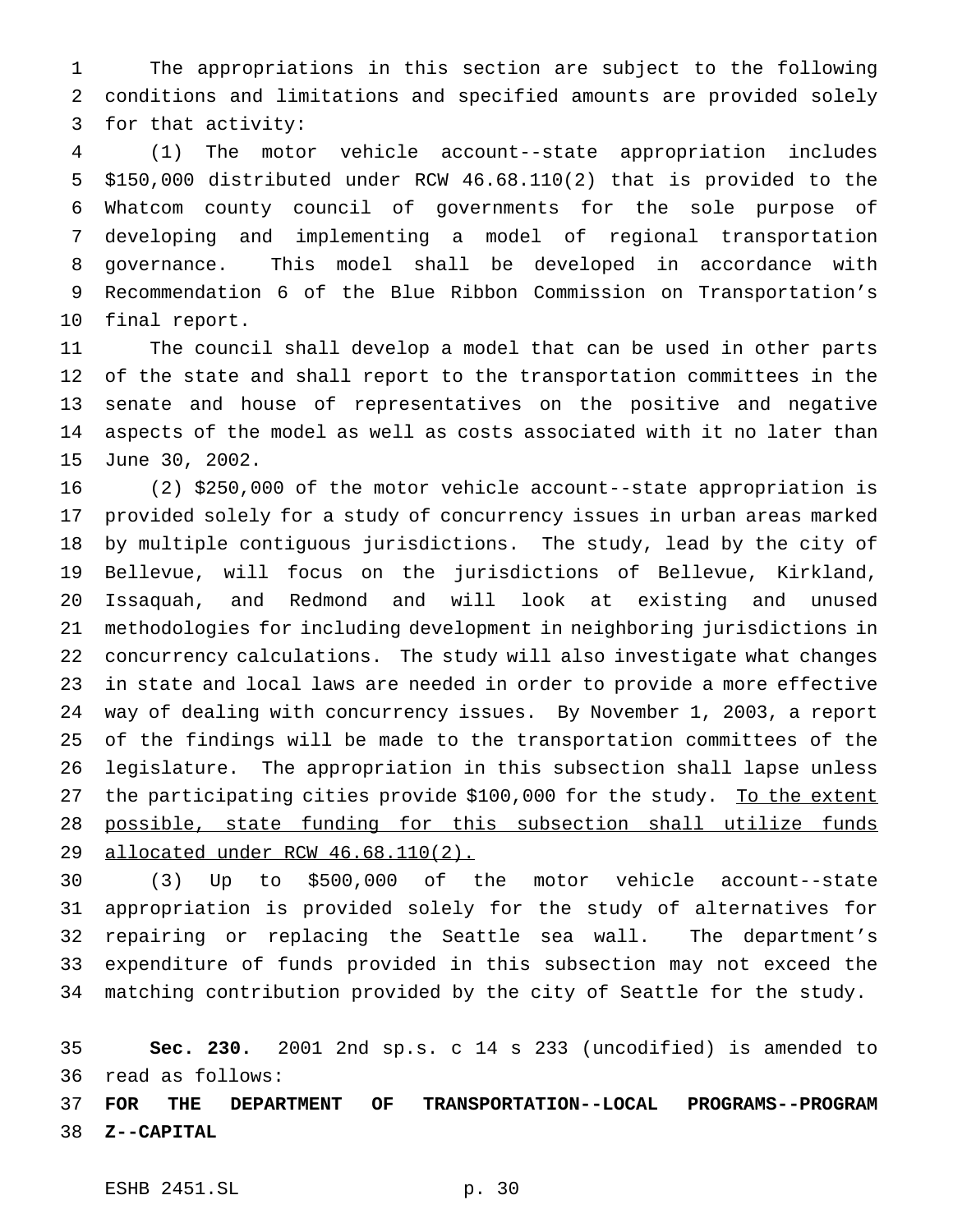| 1  | Motor Vehicle Account--State Appropriation \$ | ((77, 371, 000))   |
|----|-----------------------------------------------|--------------------|
| 2  |                                               | 77,221,000         |
| 3  | Highway Infrastructure Account--State         |                    |
| 4  | Appropriation \$                              | 234,000            |
| 5  | Highway Infrastructure Account--Federal       |                    |
| 6  | Appropriation \$                              | 1,500,000          |
| 7  | Urban Arterial Trust Account--State           |                    |
| 8  | Appropriation \$                              | ((4, 674, 000))    |
| 9  |                                               | 4,332,000          |
| 10 | Multimodal Transportation Account--State      |                    |
| 11 | Appropriation $\frac{1}{5}$                   | ((10, 150, 000))   |
| 12 |                                               | 10,300,000         |
| 13 | TOTAL APPROPRIATION \$                        | ( (93, 929, 000) ) |
| 14 |                                               | 93,587,000         |
|    |                                               |                    |

 The appropriations in this section are subject to the following conditions and limitations and specified amounts are provided solely for that activity:

 $((+2))$   $(1)$  \$10,000,000 of the multimodal transportation account-- state appropriation is provided solely to fund the first phase of a multiphase cooperative project with the state of Oregon to dredge the Columbia river. The department shall not expend the appropriation in this section unless agreement on ocean disposal sites has been reached which protects the state's commercial crab fishery. The amount provided in this subsection shall lapse unless the state of Oregon appropriates a dollar-for-dollar match to fund its share of the project.

 $((+3))$   $(2)$  The motor vehicle account--state appropriation includes 28 ((\$12,000,000)) \$46,090,000 in proceeds from the sale of bonds authorized by RCW 47.10.843 in addition to \$16,420,000 in unexpended proceeds from the January 2001 sale. The transportation commission may authorize the use of current revenues available to the department of transportation in lieu of bond proceeds for any part of the state appropriation.

 $((\frac{4}{3})$  (3) \$4,159,000 of the motor vehicle account--state appropriation is provided solely for additional small city pavement preservation program grants, to be administered by the department's highways and local programs division.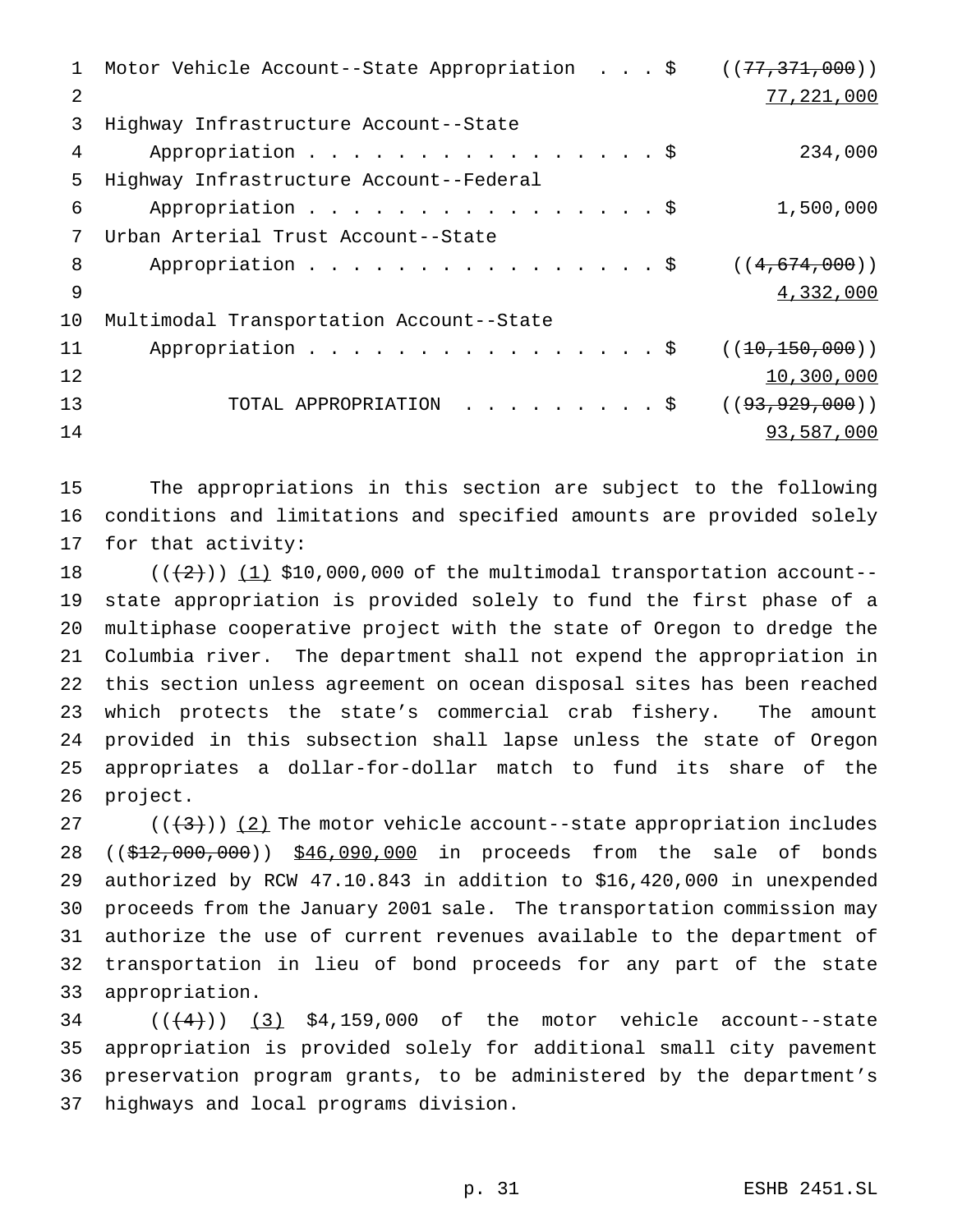$((\frac{1}{5}))$   $(4)$  \$2,000,000 of the motor vehicle account--state appropriation is provided solely for additional traffic and pedestrian safety improvements near schools. The highways and local programs division within the department of transportation shall administer this 5 program.

6 (5) To manage some projects more efficiently, federal funds may be 7 transferred from program Z to programs I and P and state funds shall be 8 transferred from programs I and P to program Z to replace those federal 9 funds in a dollar-for-dollar match. Fund transfers authorized under 10 this subsection shall not affect project prioritization status. 11 Appropriations shall initially be allotted as appropriated in this act. 12 The department may not transfer funds as authorized under this 13 subsection without approval of the transportation commission and the 14 director of financial management. The department shall submit a report 15 on those projects receiving fund transfers to the transportation 16 committees of the senate and house of representatives by December 1, 17 2002.

18 (End of part)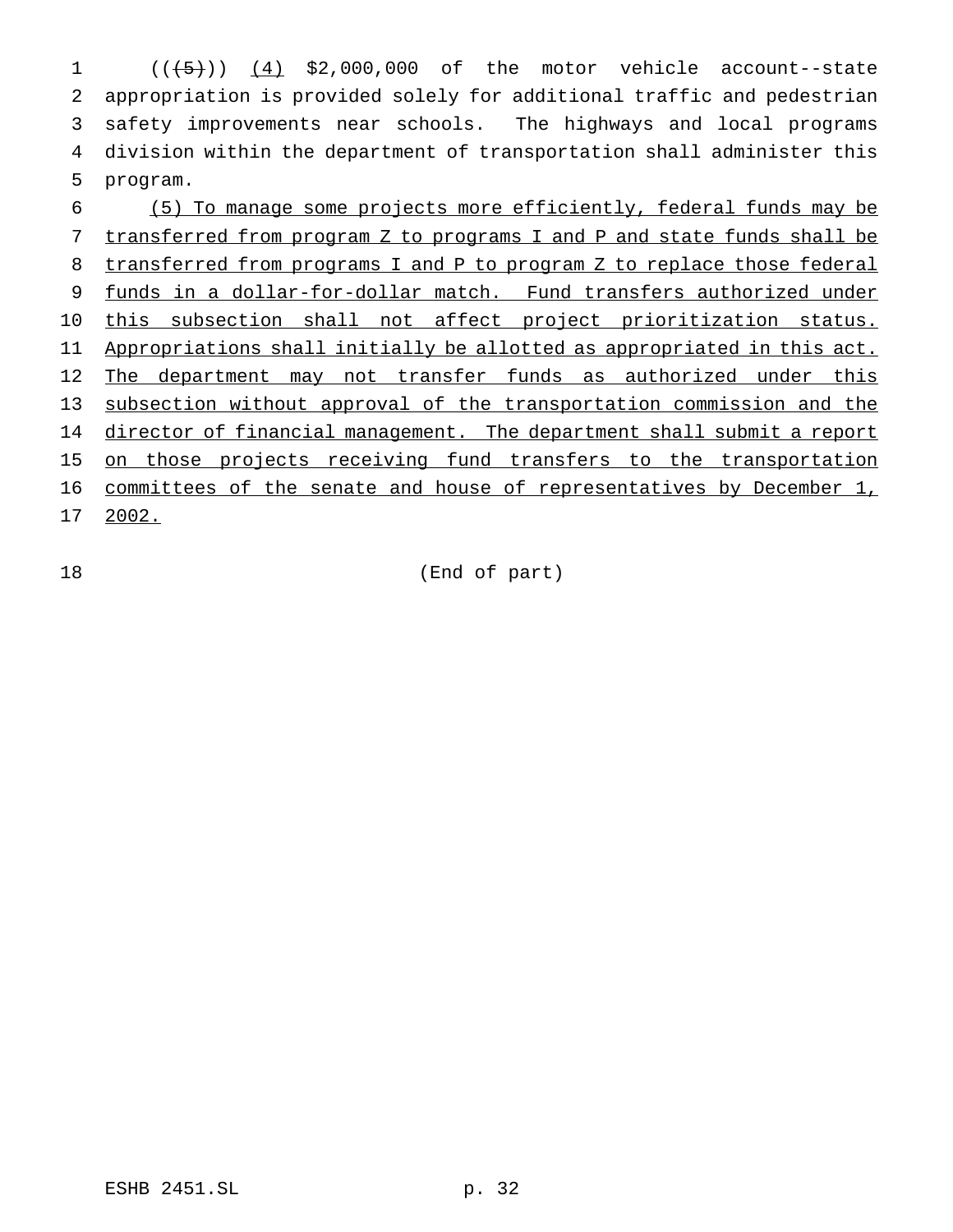# **TRANSPORTATION AGENCIES CAPITAL FACILITIES**

| $\mathcal{L}$ | Sec. 301. 2001 2nd sp.s. c 14 s 301 (uncodified) is amended to |
|---------------|----------------------------------------------------------------|
| 3             | read as follows:                                               |
| 4             | FOR THE WASHINGTON STATE PATROL                                |
| 5.            | State Patrol Highway Account--State                            |
| 6             | Appropriation $\frac{1}{2}$<br>780,000                         |
| 7             | Motor Vehicle Account--State Appropriation \$ $((2,705,000))$  |
| 8             | 1,830,000                                                      |
| 9             | TOTAL APPROPRIATION \$<br>((3, 485, 000))                      |
| 10            | 2,610,000                                                      |
|               |                                                                |
| 11            | (End of part)                                                  |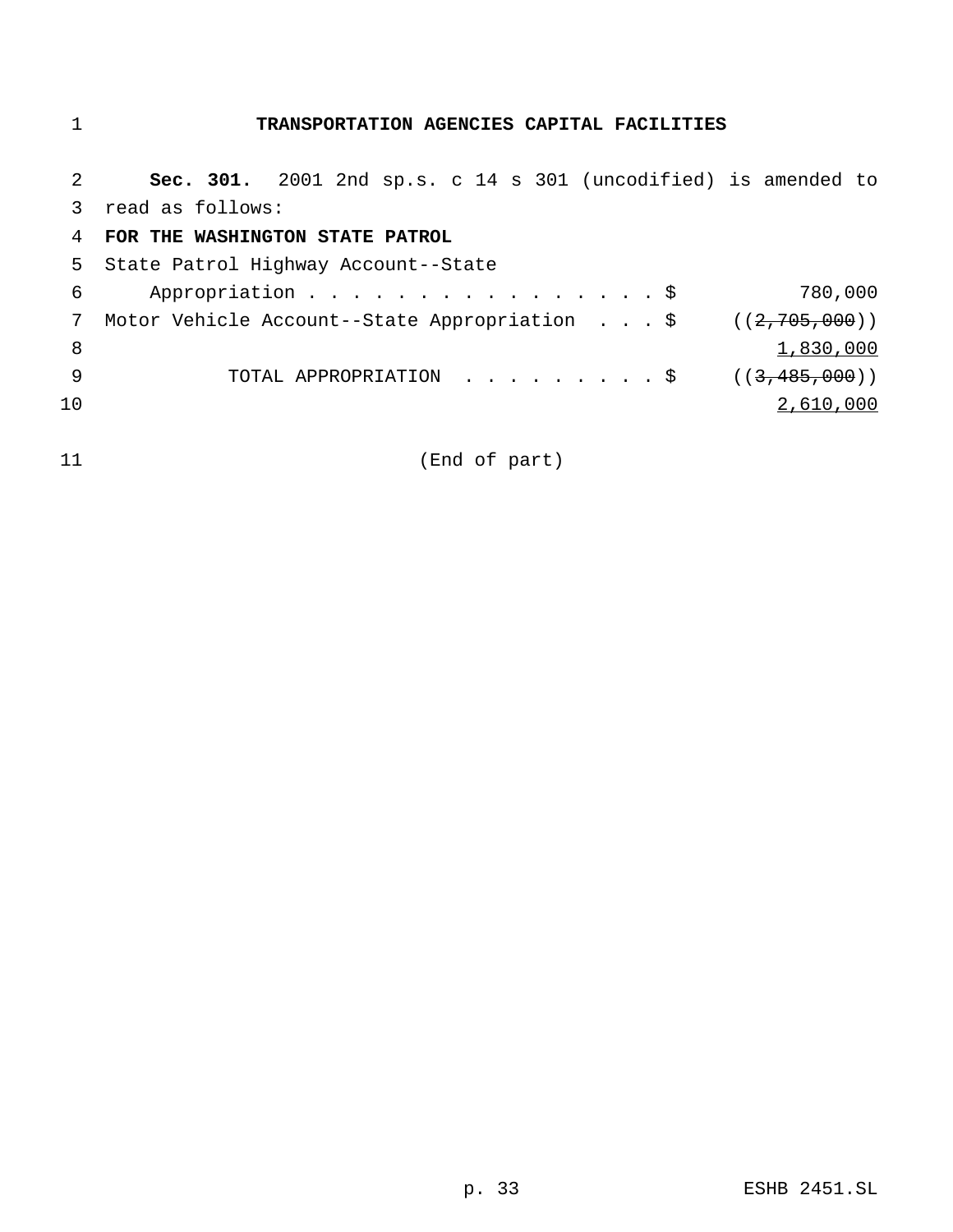### 1 **TRANSFERS AND DISTRIBUTIONS**

2 **Sec. 401.** 2001 2nd sp.s. c 14 s 401 (uncodified) is amended to 3 read as follows: 4 **FOR THE STATE TREASURER--BOND RETIREMENT AND INTEREST, AND ONGOING BOND** 5 **REGISTRATION AND TRANSFER CHARGES: FOR BOND SALES DISCOUNTS AND DEBT** 6 **TO BE PAID BY MOTOR VEHICLE FUND AND TRANSPORTATION FUND REVENUE** 7 Highway Bond Retirement Account Appropriation . . \$ ((207,900,000)) 8 208,206,000 9 Ferry Bond Retirement Account Appropriation . . . \$ ((48,675,000))  $10$  52,473,000 11 Transportation Improvement Board Bond Retirement 12 Account--State Appropriation ........\$ 40,856,000 13 Motor Vehicle Account--State Appropriation ...\$ ((4,537,000))  $14$   $4,588,000$ 15 Special Category C Account--State Appropriation . \$ ((635,000)) 16 631,000 17 Transportation Improvement Account--State 18 Appropriation . . . . . . . . . . . . . . \$ ((473,000)) 19 340,000 20 TOTAL APPROPRIATION . . . . . . . . \$ ((303,076,000)) 21 307,094,000 22 **Sec. 402.** 2001 2nd sp.s. c 14 s 402 (uncodified) is amended to 23 read as follows: 24 **FOR THE STATE TREASURER--BOND RETIREMENT AND INTEREST, AND ONGOING BOND** 25 **REGISTRATION AND TRANSFER CHARGES: FOR BOND SALE EXPENSES AND FISCAL** 26 **AGENT CHARGES** 27 Motor Vehicle Account--State Appropriation . . . \$ ((450,000)) 28 **459,000** 29 Special Category C Account Appropriation . . . . \$ ((63,000)) 30 and  $\frac{41,000}{2}$ 31 Transportation Improvement Account--State 32 Appropriation . . . . . . . . . . . . . . \$ ((47,000)) 33 33 34,000 34,000 34,000 34,000 34,000 34,000 34,000 34,000 34,000 34,000 34,000 34,000 34,000 34,000 34,000 34 TOTAL APPROPRIATION . . . . . . . . \$ ((<del>560,000</del>)) 35 534,000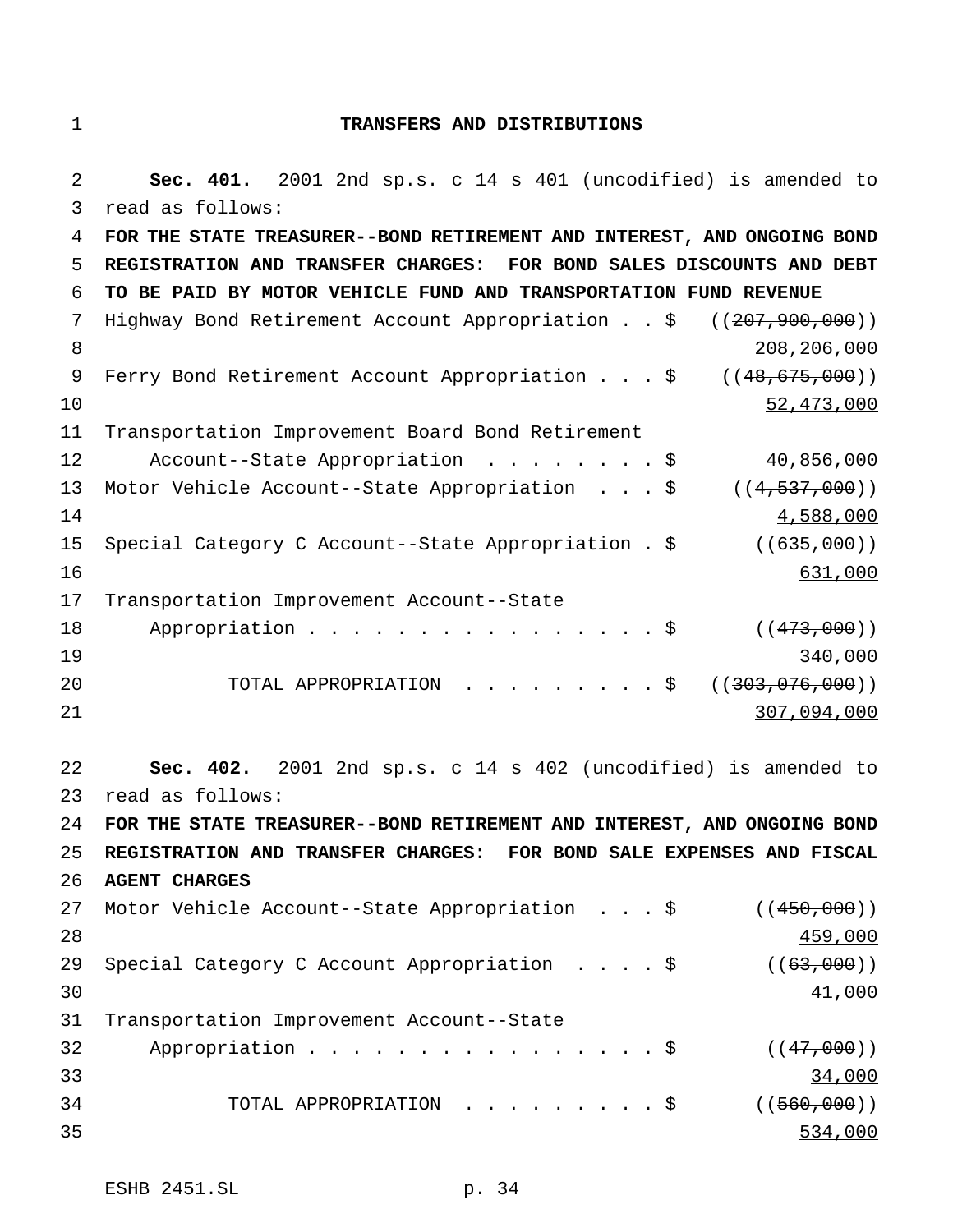**Sec. 403.** 2001 2nd sp.s. c 14 s 403 (uncodified) is amended to read as follows: **FOR THE STATE TREASURER--STATE REVENUES FOR DISTRIBUTION** ((Motor Vehicle Account Appropriation for motor vehicle fuel tax refunds and 6 distributions  $... \t... \t... \t... \t... \t... \t... \t...$  \$ 458,895,000)) Motor Vehicle Account Appropriation for motor vehicle fuel tax distributions to 9 cities and counties . . . . . . . . . . . . . . \$  $((428, 546, 000))$  and  $428,981,000$  ((Motor Vehicle Account Appropriation for 12 <del>license, permit, and fee distribution to</del> 13 other accounts . . . . . . . . . . . . . . . . \$ 349,936,000)) \***Sec. 404.** 2001 2nd sp.s. c 14 s 406 (uncodified) is amended to read as follows: **FOR THE STATE TREASURER--TRANSFERS** (1) RV Account--State Appropriation: 18 For transfer to the Motor Vehicle Fund--State . . \$ ((<del>1,135,000</del>))  $1,344,000$  The department of transportation shall only transfer funds provided under subsection (1) of this section on an as-needed basis. (2) Public Transportation Systems Account-- State Appropriation: For transfer to the Multimodal Transportation Account--State ....\$ 1,911,000 (3) State Patrol Highway Account--State Appropriation: For transfer to the Motor 27 Vehicle Account . . . . . . . . . . . . . . . . \$ ((38,657,000)) 48,657,000 (4) Motor Vehicle Account--State Appropriation: For motor vehicle fuel tax refunds and transfers ..............\$ 453,279,000 (5) Motor Vehicle Account--State 33 Appropriation: For license, permit, and fee transfers to other accounts fee otheraccounts.........\$ .........\$350,669,000 (6) Urban Arterial Trust Account--State

Appropriation: For transfer of excess City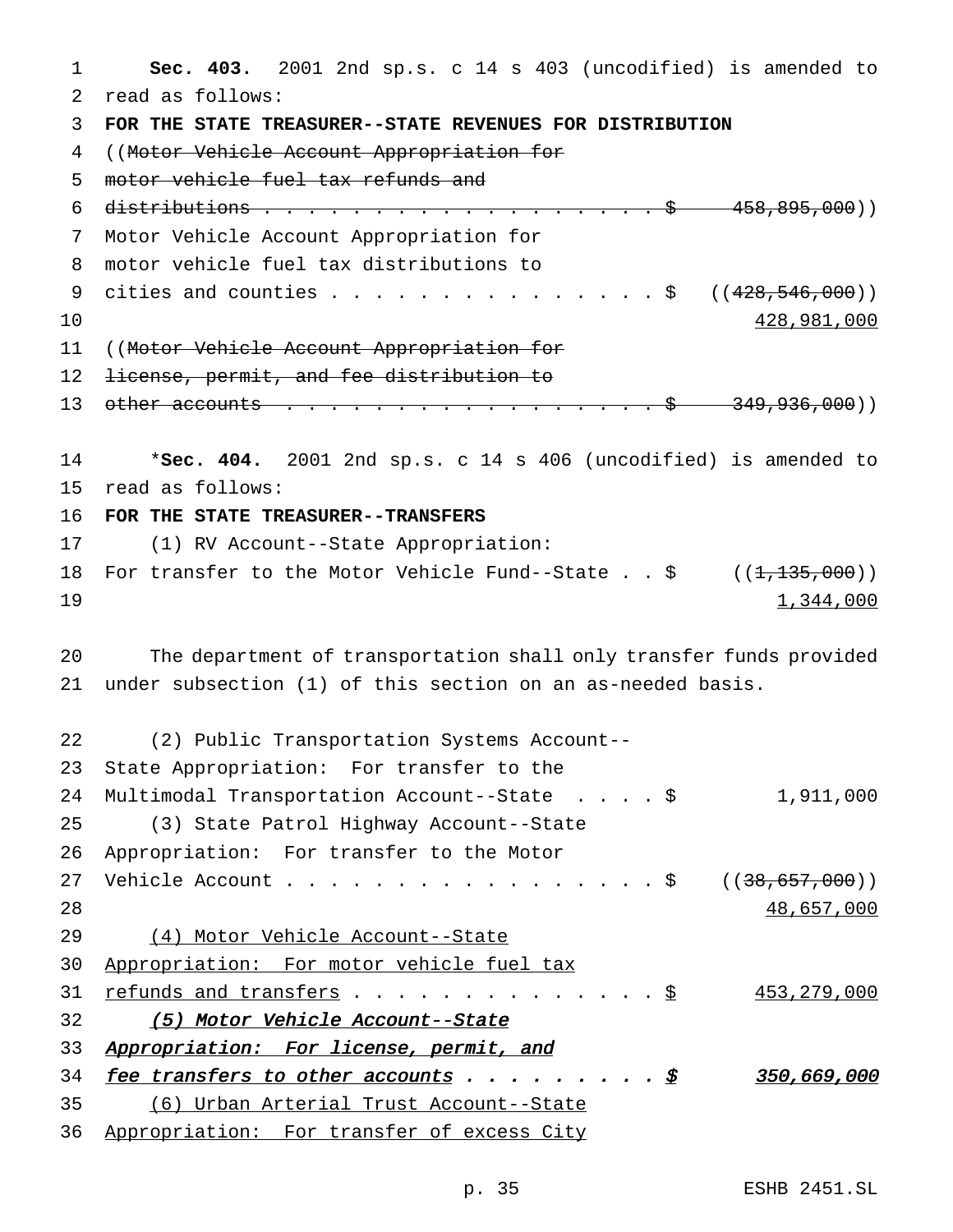|    | Hardship Assistance Program revenues to                                        |             |
|----|--------------------------------------------------------------------------------|-------------|
| 2. |                                                                                | 1,500,000   |
|    | (7) Highway Safety Account--State                                              |             |
| 4  | Appropriation: For transfer to the multimodal                                  |             |
| 5. | transportation account $\cdots$ $\S$                                           | 20,000,000  |
| 6  | (8) Motor Vehicle Account--State                                               |             |
|    | Appropriation: For transfer to the Tacoma                                      |             |
| 8  | Narrows toll bridge account \$                                                 | 839,000,000 |
| 9  | (9) Highway Safety Account--State                                              |             |
| 10 | Appropriation: For transfer to the motor                                       |             |
| 11 | vehicle $account - state$                                                      | \$5,000,000 |
|    |                                                                                |             |
| 12 | (( <del>If House Bill No. 2216 or Senate Bill No. 5078 is enacted in the</del> |             |

13 form passed by the legislature, the \$38,737,000 transfer from the state patrol highway account--state to the motor vehicle account is null and void. If neither House Bill No. 2216 nor Senate Bill No. 5078 is 16 enacted in the form passed by the legislature, the state treasurer 17 shall transfer funds from the state patrol highway account to the motor 18 vehicle account on a quarterly basis.)) (1) If Senate Bill No. 6814 is 19 enacted in the form passed by the legislature, \$16,191,000 of the 20 transfer from the Washington state patrol account--state to the motor 21 vehicle account--state shall lapse. The state treasurer shall perform 22 the transfers from the state patrol highway account to the motor vehicle account on a quarterly basis.

 (2) The department of transportation is authorized to sell up to \$800,000,000 in bonds authorized by RCW 47.10.843 for the Tacoma Narrows bridge project. Proceeds from the sale of the bonds shall be 27 deposited into the motor vehicle account. The department of transportation shall inform the treasurer of the amount to be deposited.

**\*Sec. 404 was partially vetoed. See message at end of chapter.**

 **Sec. 405.** 2001 2nd sp.s. c 14 s 407 (uncodified) is amended to read as follows:

# **FOR THE DEPARTMENT OF TRANSPORTATION--TRANSFERS**

 (1) Motor Vehicle Fund--State Appropriation: For transfer to Puget Sound Ferry Operations Account.....................\$ ((27,000,000)) 38,300,000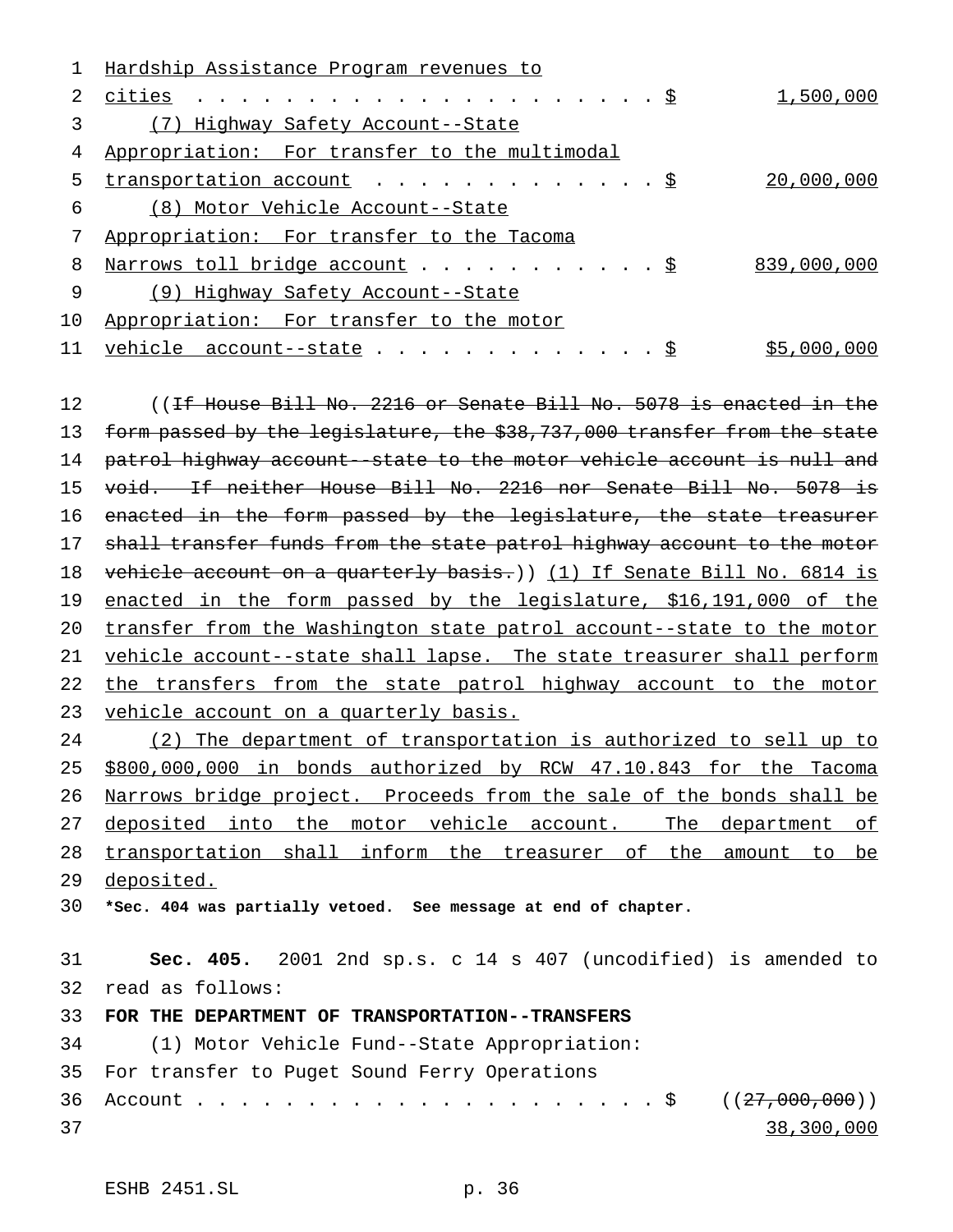| 1 (2) Advanced Right of Way Revolving Account |  |
|-----------------------------------------------|--|
| 2 Appropriation: For transfer to the Motor    |  |
|                                               |  |

(End of part)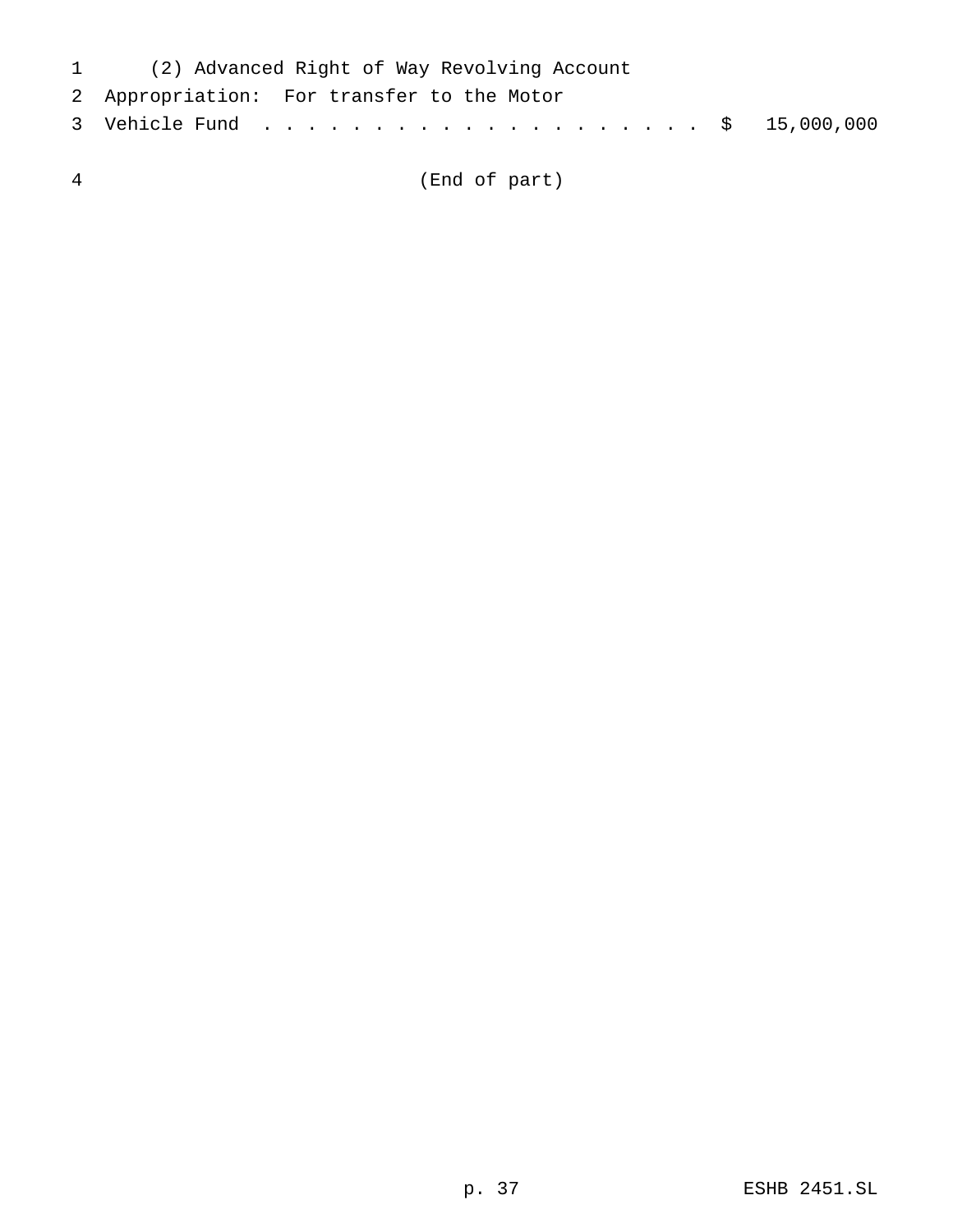#### **PROVISIONS NECESSARY TO IMPLEMENT APPROPRIATIONS**

 NEW SECTION. **Sec. 501.** If any provision of this act or its application to any person or circumstance is held invalid, the remainder of the act or the application of the provision to other persons or circumstances is not affected.

 NEW SECTION. **Sec. 502.** The following bills are necessary to implement this act: Senate Bill No. 6814 in the form enacted by the legislature.

 **Sec. 503.** 2000 2nd sp.s. c 1 s 724 (uncodified) is amended to read as follows:

 **FOR THE OFFICE OF FINANCIAL MANAGEMENT--REGIONAL TRANSIT AUTHORITY.** (1) The sum of twelve million seven hundred thousand dollars is appropriated from the general fund--state for fiscal year 2001 solely for allocation to Sound Transit regional transit authority for the King street rail maintenance facility to be built in partnership with Amtrak. The appropriation in this subsection is conditioned on the execution of agreements between the department of transportation, Amtrak, Sound Transit, and other participating parties that will assure that the maintenance and operation of the maintenance facility will not require state funding except for billings for maintenance of state-owned passenger trains.

 (2) The sum of fifteen million dollars is appropriated from the state general fund for fiscal year 2000 solely for allocation to Sound 24 Transit regional transit authority as a state contribution to the 25 extension of Sounder passenger rail service to Everett.

 (3) The amounts appropriated in this section constitute a transfer of local government costs under RCW 43.135.060(2).

 NEW SECTION. **Sec. 504.** This act is necessary for the immediate preservation of the public peace, health, or safety, or support of the state government and its existing public institutions, and takes effect immediately.

```
32 (End of part)
```
ESHB 2451.SL p. 38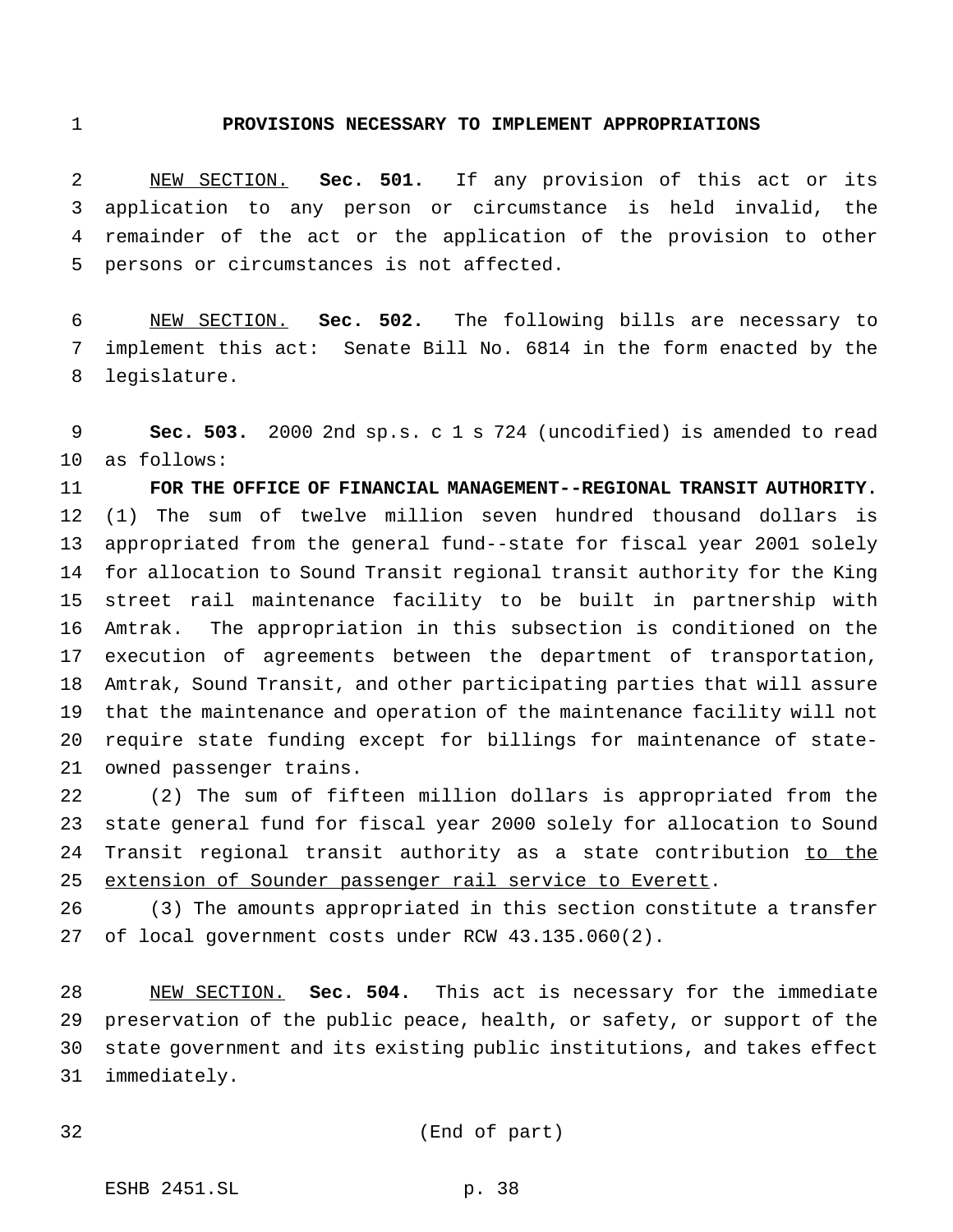INDEX APPROXIMATE PAGE NO.

|    | COUNTY ROAD ADMINISTRATION BOARDOPERATING PROGRAM 3              |
|----|------------------------------------------------------------------|
| 3  | DEPARTMENT OF LICENSINGMANAGEMENT AND SUPPORT SERVICES 10, 12-14 |
| 4  | TRANSPORTATIONHIGHWAY MANAGEMENT<br>DEPARTMENT<br>OF OF<br>AND   |
| 5  | FACILITIES--PROGRAM D--OPERATING . 15, 16, 18, 19, 21-23,        |
| 6  | $25, 26, 28-30, 36$                                              |
|    | LEGISLATIVE EVALUATION AND ACCOUNTABILITY PROGRAM 1              |
| 8  | LEGISLATIVE TRANSPORTATION COMMITTEE 5                           |
| 9  | OFFICE OF FINANCIAL MANAGEMENTREGIONAL TRANSIT AUTHORITY 38      |
| 10 | STATE TREASURERBOND RETIREMENT AND INTEREST 34, 35               |
| 11 |                                                                  |
| 12 | TRANSPORTATION IMPROVEMENT BOARDOPERATING PROGRAM 4              |
| 13 | WASHINGTON STATE PATROLFIELD OPERATIONS BUREAU 8-10, 33          |
|    |                                                                  |
|    | Passed the House March 14, 2002.                                 |

Passed the Senate March 14, 2002. Approved by the Governor April 4, 2002, with the exception of certain items that were vetoed. Filed in Office of Secretary of State April 4, 2002.

Note: Governor's explanation of partial veto is as follows:

 "I am returning herewith, without my approval as to subsections 3 208(4) and 208(5), pages  $9-10$ ; 216(8), pages  $17-18$ ; and  $404(5)$ , page  $4$  34, Engrossed Substitute House Bill No. 2451 entitled: 34, Engrossed Substitute House Bill No. 2451 entitled:

"AN ACT Relating to transportation funding and appropriations;"

# **Subsections 208(4) and 208(5), pages 9-10 (Washington State Patrol« Support Services Bureau)**

 Subsections 4 and 5 of section 208 would have required the Washington State Patrol to contract with an independent consulting firm to develop a cost allocation system to qualify activities as "highway purposes" 11 under Article II, Section 40 of the State Constitution " the #8 amendment " and that such findings shall be utilized in the development of the agency's 2003-05 budget request.

 No additional funds were provided to conduct this study. In addition, the competitive selection of a consulting firm, familiarizing the contractor with agency programs, and the development of a cost allocation system would involve many agency staff members, and could not be done quickly. It is unlikely a thoughtful product could be developed within the time frame required in the proviso.

 While I have vetoed these subsections, I direct the Washington State Patrol to provide the Legislative Transportation Committee with an overview of its application of the constitutional limitations imposed 23 on the spending of  $*8$  amendment funds. This is of paramount importance in maintaining the integrity and sustainability of the 25 Patrol's budget, given the large influx of one-time transportation<br>26 funds to offset what had been omnibus appropriations. funds to offset what had been omnibus appropriations.